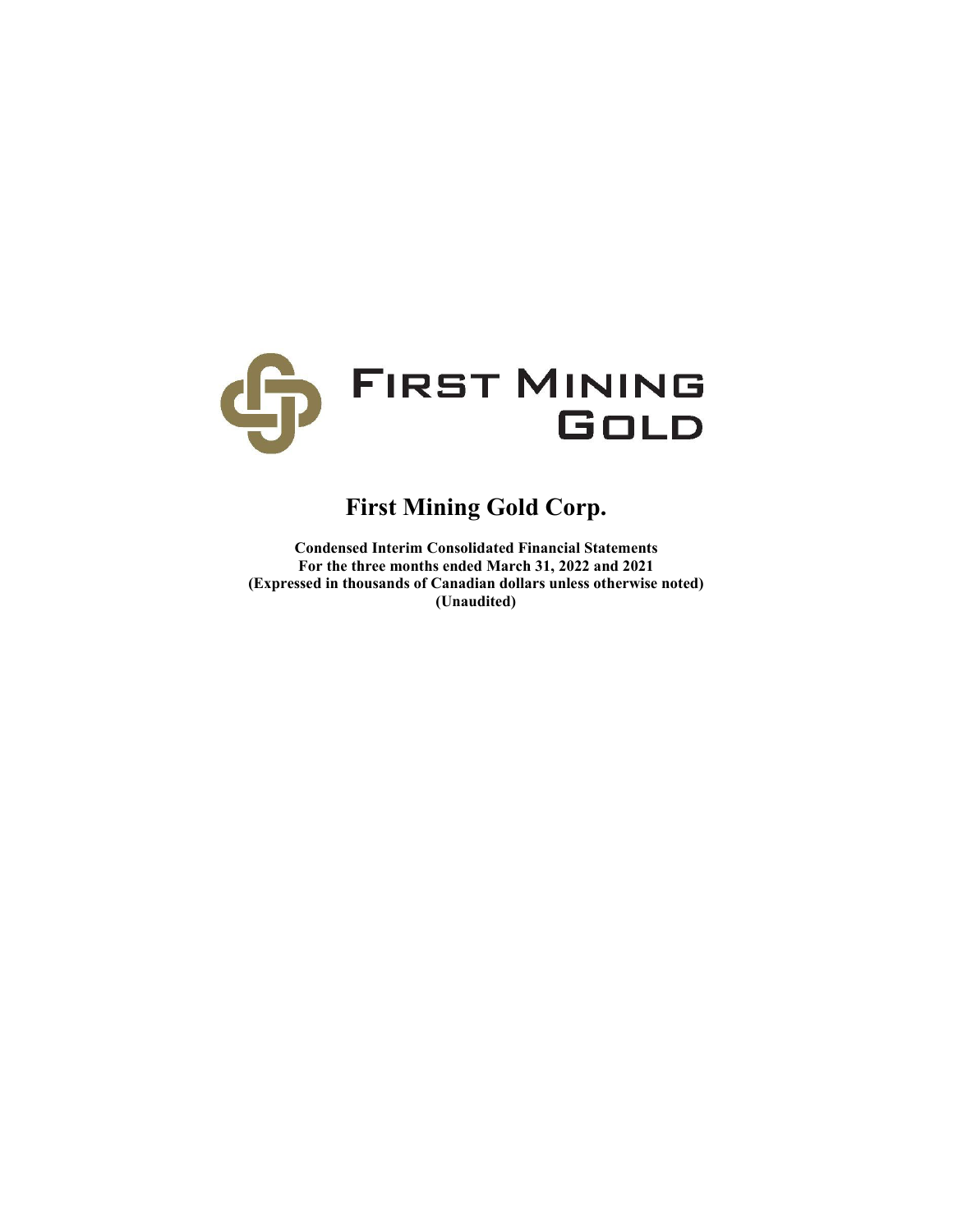# **FIRST MINING GOLD CORP.**  INTERIM CONSOLIDATED STATEMENTS OF FINANCIAL POSITION AS AT MARCH 31, 2022 AND DECEMBER 31, 2021 (Expressed in thousands of Canadian dollars unless otherwise noted)

(Unaudited)

|                                                           | March 31,     | December 31,  |  |  |
|-----------------------------------------------------------|---------------|---------------|--|--|
|                                                           | 2022          | 2021          |  |  |
| <b>ASSETS</b>                                             |               |               |  |  |
| Current                                                   |               |               |  |  |
| Cash and cash equivalents                                 | \$<br>23,724  | \$<br>29,516  |  |  |
| Investments (Note 3)                                      | 11,183        | 13,386        |  |  |
| Prepaid expenses, accounts and other receivables          | 1,181         | 1,009         |  |  |
| <b>Total current assets</b>                               | 36,088        | 43,911        |  |  |
|                                                           |               |               |  |  |
| <b>Non-current</b>                                        |               |               |  |  |
| Mineral properties (Note 4)                               | 180,918       | 170,017       |  |  |
| Investment in Treasury Metals Inc. (Note 5)               | 15,271        | 15,400        |  |  |
| Investment in PC Gold Inc. (Note 6)                       | 21,569        | 21,570        |  |  |
| Investment in Big Ridge Gold Corp. (Note 7)               | 1,434         | 1,491         |  |  |
| Investment in Beattie Gold Mines Ltd. (Note 8)            | 5,544         |               |  |  |
| Mineral property investments (Note 9)                     | 4,739         | 6,435         |  |  |
| Property and equipment                                    | 1,457         | 1,086         |  |  |
| Other assets                                              | 365           | 399           |  |  |
| <b>Total non-current assets</b>                           | 231,297       | 216,398       |  |  |
| <b>TOTAL ASSETS</b>                                       | \$<br>267,385 | \$<br>260,309 |  |  |
|                                                           |               |               |  |  |
| <b>LIABILITIES</b>                                        |               |               |  |  |
| Current                                                   |               |               |  |  |
| Accounts payable and accrued liabilities                  | \$<br>6,759   | \$<br>4,491   |  |  |
| Current portion of lease liability                        | 131           | 127           |  |  |
| Provision for Pickle Crow reclamation funding (Note 4(c)) | 990           | 990           |  |  |
| Option - PC Gold (Note 4(c))                              | 4,347         | 4,347         |  |  |
| <b>Total current liabilities</b>                          | 12,227        | 9,955         |  |  |
|                                                           |               |               |  |  |
| <b>Non-current</b>                                        |               |               |  |  |
| Lease liability                                           | 281           | 315           |  |  |
| Silver Stream derivative liability (Note 10)              | 25,693        | 26,114        |  |  |
| <b>Total non-current liabilities</b>                      | 25,974        | 26,429        |  |  |
| <b>TOTAL LIABILITIES</b>                                  | 38,201        | 36,384        |  |  |
| <b>SHAREHOLDERS' EQUITY</b>                               |               |               |  |  |
| Share capital (Note 11)                                   | 321,524       | 318,499       |  |  |
| Warrant and share-based payment reserve (Note 11)         | 48,335        | 47,282        |  |  |
| Accumulated other comprehensive gain (loss)               | 2,364         | 410           |  |  |
| Accumulated deficit                                       | (143, 039)    | (142,266)     |  |  |
| Total shareholders' equity                                | 229,184       | 223,925       |  |  |
| TOTAL LIABILITIES AND SHAREHOLDERS' EQUITY                | \$<br>267,385 | \$<br>260,309 |  |  |

The consolidated financial statements were approved by the Board of Directors:

Signed: "Keith Neumeyer", Director Signed: "Raymond Polman", Director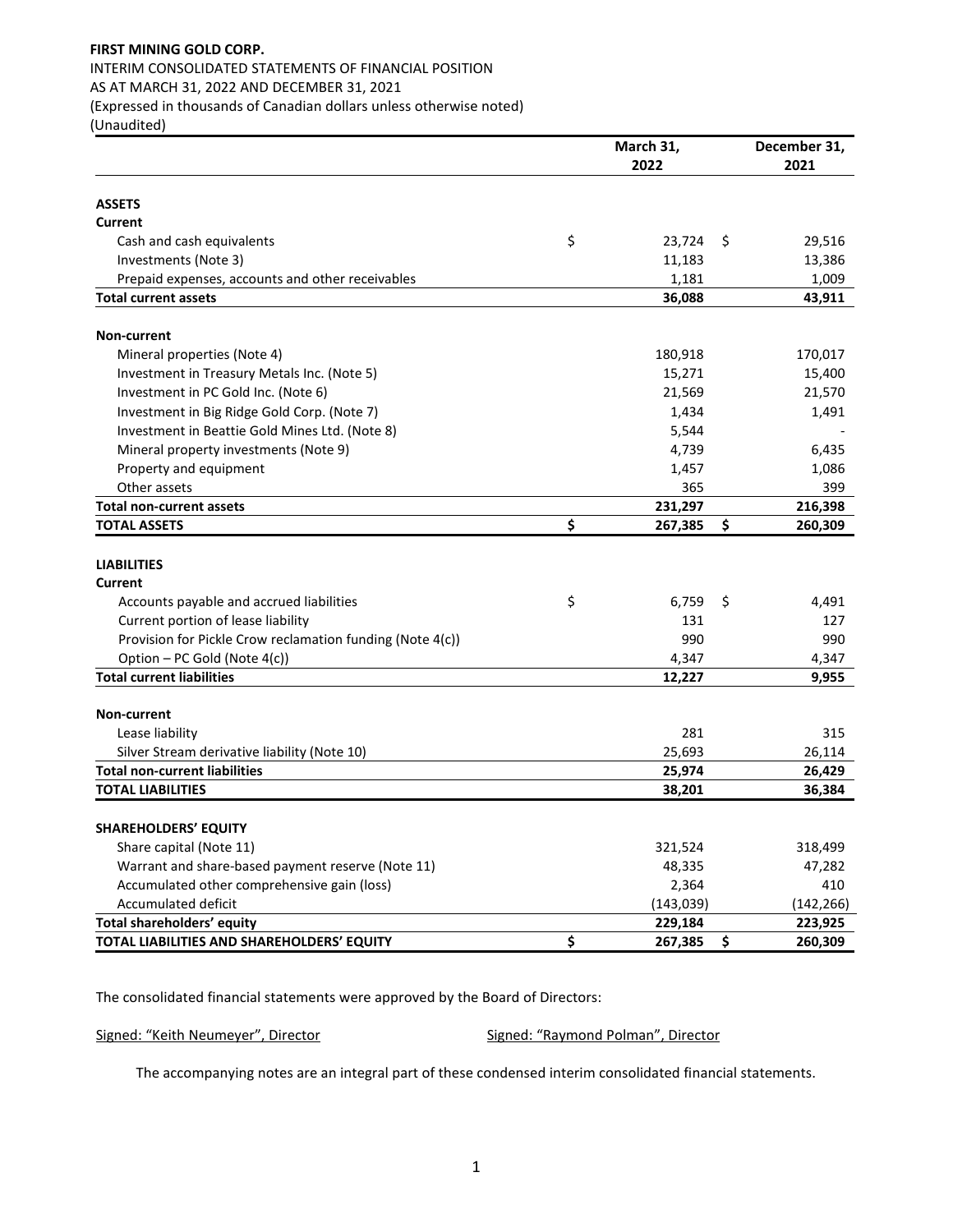INTERIM CONSOLIDATED STATEMENTS OF NET INCOME (LOSS) AND COMPREHENSIVE INCOME (LOSS) FOR THE THREE MONTHS ENDED MARCH 31, 2022 AND 2021

(Expressed in thousands of Canadian dollars unless otherwise noted)

(Unaudited)

|                                                                | Three months ended<br>March 31, |                 |
|----------------------------------------------------------------|---------------------------------|-----------------|
|                                                                | 2022                            | 2021            |
| <b>OPERATING EXPENSES (Note 12)</b>                            |                                 |                 |
| General and administration                                     | \$<br>1,423                     | \$<br>1,355     |
| Exploration and evaluation                                     | 177                             | 239             |
| Investor relations and marketing communications                | 292                             | 473             |
| Corporate development and due diligence                        | 109                             | 157             |
| Impairment of non-current assets (Note 5)                      |                                 | 23,555          |
| Loss from operational activities                               | (2,001)                         | (25, 779)       |
| <b>OTHER ITEMS</b>                                             |                                 |                 |
| Fair value (gain) loss on Silver Stream liability (Note 10)    | (421)                           | 6,003           |
| Investments fair value (gain) loss (Note 3)                    | (801)                           | 787             |
| Foreign exchange (gain) loss                                   | (187)                           | 68              |
| Other expenses                                                 | 42                              | 39              |
| Interest and other income                                      | (48)                            | (65)            |
| Loss before income taxes                                       | \$<br>(586)                     | \$<br>(32, 611) |
| Equity loss and dilution impacts of equity                     |                                 |                 |
| accounted investments (Note 5,6, 7 & 8)                        | (187)                           | (390)           |
| Net loss for the period                                        | \$<br>(773)                     | \$<br>(33,001)  |
| <b>OTHER COMPREHENSIVE INCOME (LOSS)</b>                       |                                 |                 |
| Items that will not be reclassified to net income or (loss):   |                                 |                 |
| Investments fair value gain                                    | 1,504                           | 349             |
| Mineral property investments fair value gain (loss) (Note 9)   | 458                             | (700)           |
| Items that are or may be reclassified to net income or (loss): |                                 |                 |
| Currency translation adjustment of foreign subsidiaries        | (8)                             | (4)             |
| Other comprehensive income (loss)                              | 1,954                           | (355)           |
| Net income (loss) and comprehensive income (loss)              |                                 |                 |
| for the period                                                 | \$<br>1,181                     | \$<br>(33, 356) |
| Income (loss) per share                                        |                                 |                 |
| <b>Basic</b>                                                   | \$<br>(0.00)                    | \$<br>(0.05)    |
| <b>Diluted</b>                                                 | \$<br>0.00                      | \$<br>(0.05)    |
| Weighted average number of shares outstanding                  |                                 |                 |
| <b>Basic</b>                                                   | 706,663,426                     | 697,275,841     |
| <b>Diluted</b>                                                 | 707,768,912                     | 697,275,841     |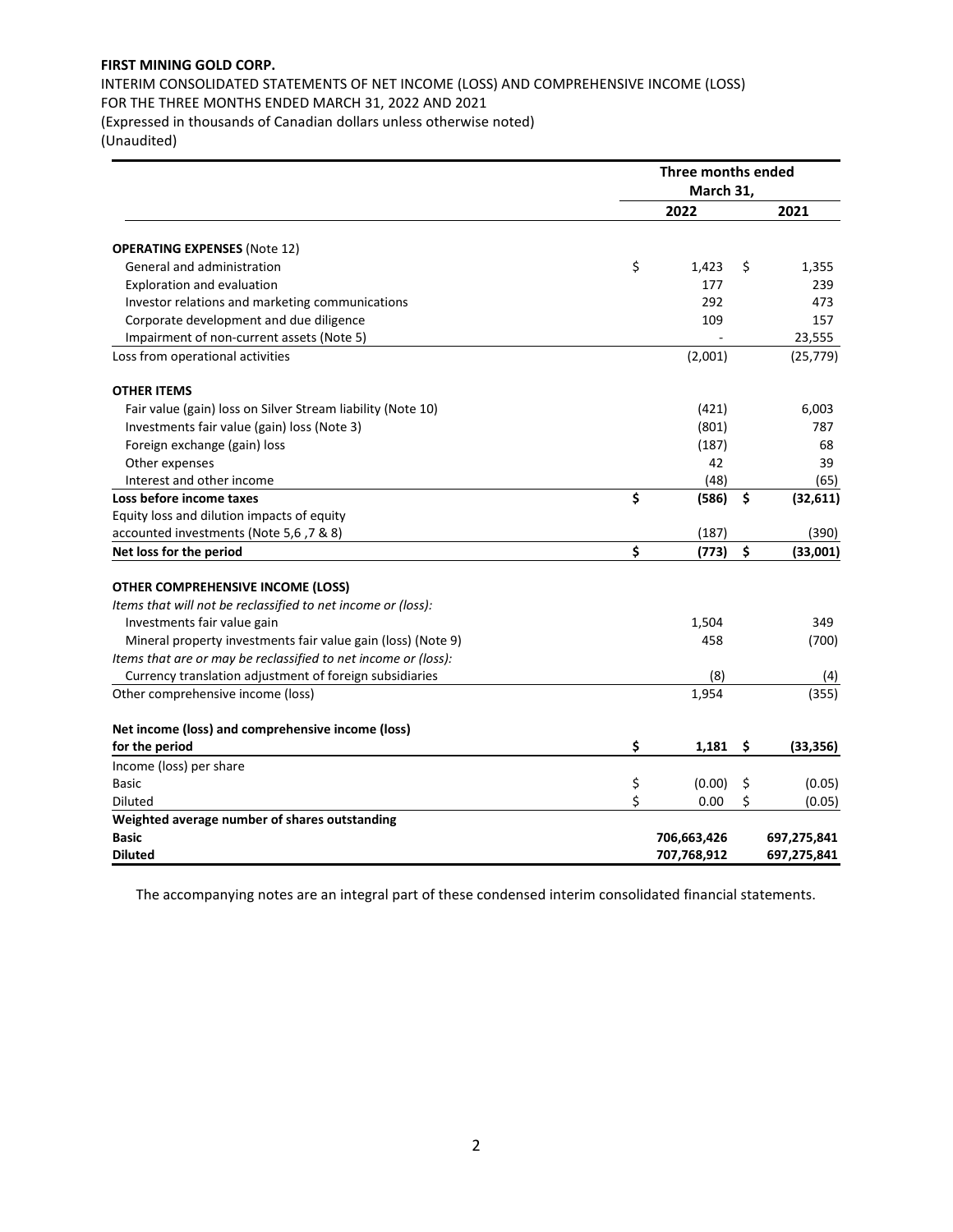INTERIM CONSOLIDATED STATEMENTS OF CASH FLOWS FOR THE THREE MONTHS ENDED MARCH 31, 2022 AND 2021 (Expressed in thousands of Canadian dollars unless otherwise noted) (Unaudited)

|                                                                        | Three months ended March 31, |          |
|------------------------------------------------------------------------|------------------------------|----------|
|                                                                        | 2022                         | 2021     |
| Cash flows from operating activities                                   |                              |          |
| Net loss for the period                                                | \$<br>(773)<br>\$            | (33,001) |
| Adjustments for:                                                       |                              |          |
| Impairment of non-current assets (Note 5(b))                           |                              | 23,555   |
| Share-based payments (Note 11)                                         | 656                          | 776      |
| Depreciation                                                           | 98                           | 76       |
| Fair value loss (gain) on Silver Stream derivative liability (Note 10) | (421)                        | 6,003    |
| Investments fair value loss (gain) (Note 3)                            | (801)                        | 787      |
| Other expenses                                                         | 42                           | 38       |
| Accrued interest receivable                                            | (4)                          | (37)     |
| Unrealized foreign exchange loss (gain)                                | 23                           | 54       |
| Equity and dilution loss on equity accounted investments               | 187                          | 390      |
| Operating cash flows before movements in working capital               | (993)                        | (1, 359) |
| Changes in non-cash working capital items:                             |                              |          |
| Decrease in prepaid expenditures, accounts and other receivables       | 102                          | 139      |
| Decrease in accounts payables and accrued liabilities                  | (1, 543)                     | (654)    |
| Total cash used in operating activities                                | (2, 434)                     | (1,874)  |
| Cash flows from investing activities                                   |                              |          |
| Mineral property expenditures (Note 4)                                 | (5,955)                      | (3,098)  |
| Proceeds from sale of investments (Note 3)                             | 4,478                        | 10,825   |
| Property and equipment purchases                                       | (435)                        | (238)    |
| Cash expended in acquisitions                                          | (1, 367)                     |          |
| Total cash provided by (used in) investing activities                  | (3, 279)                     | 7,489    |
| Cash flows from financing activities                                   |                              |          |
| Proceeds from Silver Stream (Note 10)                                  |                              | 4,757    |
| Proceeds from exercise of warrants and stock options                   |                              | 9        |
| Repayment of lease liability                                           | (30)                         | (27)     |
| Finance costs paid                                                     | (11)                         | (13)     |
| Total cash used in financing activities                                | (41)                         | 4,726    |
| Foreign exchange effect on cash                                        | (38)                         | (68)     |
| Change in cash and cash equivalents                                    | (5, 792)                     | 10,273   |
| Cash and cash equivalents, beginning                                   | 29,516                       | 28,901   |
| Cash and cash equivalents, ending                                      | \$<br>23,724 \$              | 39,174   |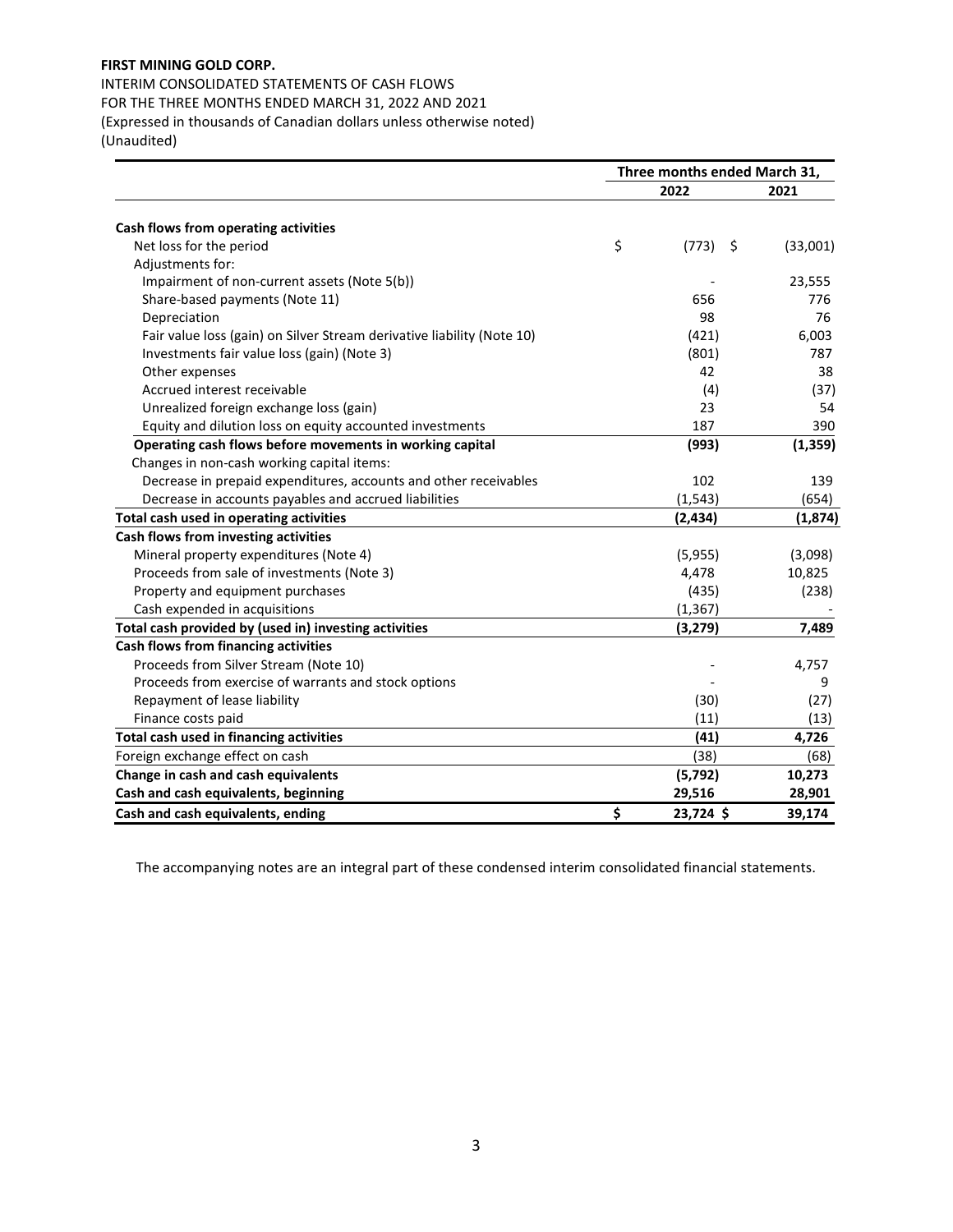# INTERIM CONSOLIDATED STATEMENTS OF CHANGES IN EQUITY

FOR THE THREE MONTHS ENDED MARCH 31, 2022 AND 2021

(Expressed in thousands of Canadian dollars, except share and per share amounts)

(Unaudited)

|                                                                                         | Number of<br>common | Share                    | Warrant   | Share-<br>based<br>payment | Accumulated<br>other<br>comprehensive | <b>Accumulated</b>       |          |
|-----------------------------------------------------------------------------------------|---------------------|--------------------------|-----------|----------------------------|---------------------------------------|--------------------------|----------|
|                                                                                         | shares              | capital                  | reserve   | reserve                    | income (loss)                         | deficit                  | Total    |
| Balance as at December 31, 2020                                                         | 697,216,453 \$      | 317,167 \$               | 25,056 \$ | 19,592 \$                  | $(1,392)$ \$                          | $(116,870)$ \$ 243,553   |          |
| Exercise of options (Note 11(c))                                                        | 25,000              | 9                        |           | (3)                        |                                       |                          | 6        |
| Exercise of warrants (Note 11(c))                                                       | 10,000              | $\overline{4}$           | (1)       |                            |                                       |                          | 3        |
| Shares issued for prior mineral property acquisition                                    | 118,483             | 46                       |           |                            |                                       |                          | 46       |
| Share-based payments                                                                    |                     |                          |           | 1,184                      |                                       |                          | 1,184    |
| Obligation to distribute investments                                                    |                     |                          |           |                            |                                       | 12,291                   | 12,291   |
| Loss for the period                                                                     |                     |                          |           |                            |                                       | (33,001)                 | (33,001) |
| Other comprehensive income                                                              |                     |                          |           |                            | (355)                                 |                          | (355)    |
| Balance as at March 31, 2021                                                            | 697,369,936 \$      | 317,226 \$               | 25,055 \$ | 20,773 \$                  | $(1,747)$ \$                          | $(137,580)$ \$ 223,727   |          |
| Balance as at December 31, 2021                                                         | 700,200,059 \$      | 318,499 \$               | 25,063 \$ | 22,219 \$                  | 410\$                                 | $(142, 266)$ \$ 223,925  |          |
| Exercise of options (Note 11(c))                                                        |                     |                          |           |                            |                                       |                          |          |
| Exercise of warrants (Note 11(c))<br>Shares issued on acquisition of Beattie Gold Mines |                     |                          |           |                            |                                       |                          |          |
| (Note 8)<br>Shares issued in connection with mineral property                           | 7,636,944           | 2,024                    |           |                            |                                       |                          | 2,024    |
| tenure (Note 4)                                                                         | 3,599,784           | 1,001                    |           |                            |                                       |                          | 1,001    |
| Share reduction due to expiry                                                           | (118, 029)          |                          |           |                            |                                       |                          |          |
| Share-based payments                                                                    |                     |                          |           | 1,053                      |                                       |                          | 1,053    |
| Loss for the period                                                                     |                     |                          |           |                            |                                       | (773)                    | (773)    |
| Other comprehensive loss                                                                |                     | $\overline{\phantom{a}}$ |           | $\overline{\phantom{a}}$   | 1,954                                 | $\overline{\phantom{a}}$ | 1,954    |
| Balance as at March 31, 2022                                                            | 711,318,758 \$      | 321,524 \$               | 25,063 \$ | 23,272 \$                  | 2,364 \$                              | $(143,039)$ \$ 229,184   |          |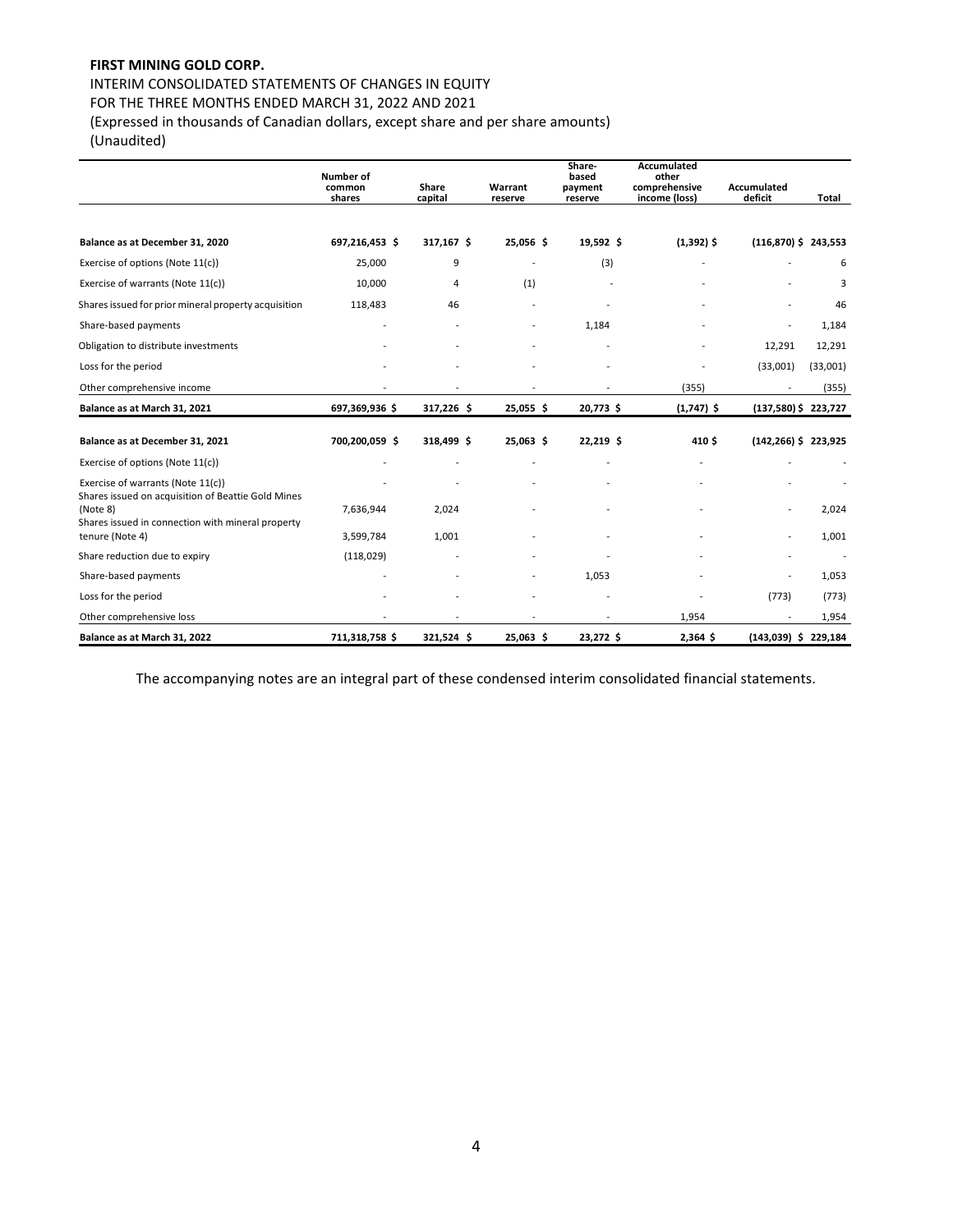**FIRST MINING GOLD CORP.**  NOTES TO THE CONDENSED INTERIM CONSOLIDATED FINANCIAL STATEMENTS (Expressed in Canadian dollars unless otherwise noted, tabular amounts are expressed in thousands of Canadian dollars) (Unaudited)

#### **1. NATURE OF OPERATIONS**

First Mining Gold Corp. (the "Company" or "First Mining") is a public company which is listed on the Toronto Stock Exchange (the "TSX") under the symbol "FF", on the OTCQX under the symbol "FFMGF", and on the Frankfurt Stock Exchange under the symbol "FMG". The Company's head office and principal address is Suite 2070 – 1188 West Georgia Street, Vancouver, British Columbia, Canada, V6E 4A2.

First Mining was incorporated on April 4, 2005. The Company changed its name to First Mining Gold Corp. in January 2018.

First Mining is advancing a portfolio of gold projects in Canada, with the most advanced project being the Springpole Gold Project in northwestern Ontario. The Company also holds a 15% equity position in Treasury Metals Inc. which is advancing the Goliath Gold Complex toward construction. First Mining's portfolio of gold projects in eastern Canada also includes Hope Brook (being [advanced in partnership with Big Ridge Gold](https://firstmininggold.com/news/releases/first-mining-announces-closing-of-earn-in-transaction-with-big-ridge-gold) Corp.), Cameron, Central Duparquet, Duquesne, and Pitt gold projects. In addition, the Company holds a 30% interest in the PC Gold Inc. legal entity which holds the Pickle Crow gold project (bein[g advanced by Auteco Minerals L](https://can01.safelinks.protection.outlook.com/?url=https%3A%2F%2Fwww.firstmininggold.com%2Fnews%2Freleases%2Ffirst-mining-partners-with-auteco-to-advance-its-pickle-crow-gold-project&data=02%7C01%7Cspiros%40firstmininggold.com%7Cfd619baf467243ac240108d84fc21453%7C3564d7a87e774cf9aee2f8fb0795b85e%7C0%7C0%7C637347042261240296&sdata=4T7jmXs5w440KrLTkegXHGGoD8HxJ%2FZRX9qzlYW91Ks%3D&reserved=0)td).

In March 2020, the World Health Organization declared the COVID-19 outbreak a global pandemic. The Company continues to evaluate the potential impacts arising from COVID-19 on all aspects of its business. For the period ended March 31, 2022, there were no significant financial impacts on the Company.

#### **2. BASIS OF PRESENTATION**

These unaudited condensed interim consolidated financial statements have been prepared in accordance with International Accounting Standard 34, *Interim Financial Reporting* using policies consistent with International Financial Reporting Standards as issued by the International Accounting Standards Board ("IFRS"). These condensed interim consolidated financial statements should be read in conjunction with the Company's audited annual consolidated financial statements for the year ended December 31, 2021, as some disclosures from the annual consolidated financial statements have been condensed or omitted.

These unaudited condensed interim consolidated financial statements have been prepared on a historical cost basis, except for financial instruments classified as fair value through profit and loss or fair value through other comprehensive income (loss), which are stated at their fair value. The condensed interim consolidated financial statements are presented in thousands of Canadian dollars, unless otherwise noted, and tabular amounts are expressed in thousands of Canadian dollars.

These condensed interim consolidated financial statements include the accounts of the Company and its subsidiaries.

The functional currency of the Company and its Canadian subsidiaries is the Canadian dollar while the functional currency of the Company's non-Canadian subsidiary is the US dollar.

These unaudited condensed interim consolidated financial statements were approved by the Board of Directors on May 10, 2022.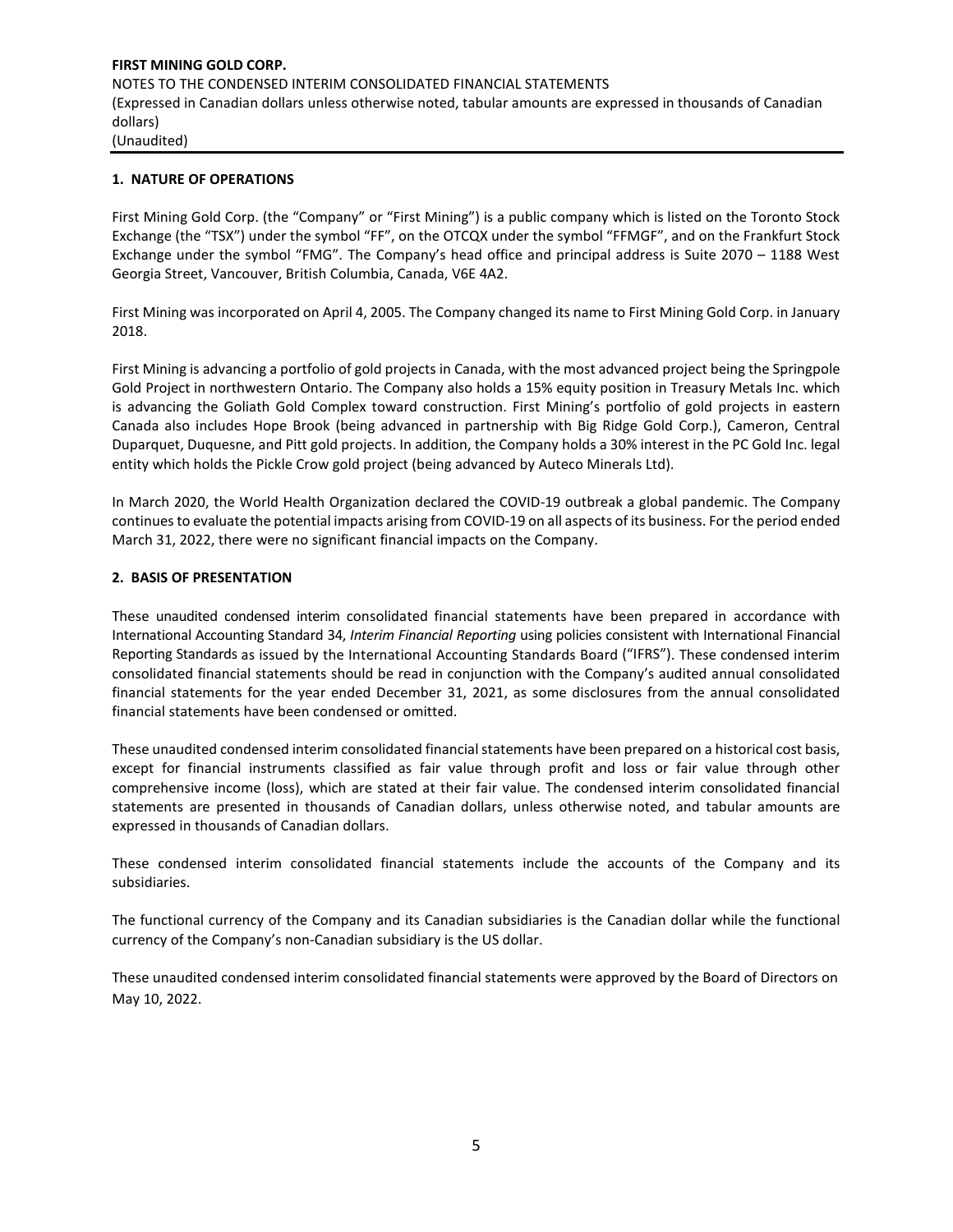# **2. BASIS OF PRESENTATION (continued)**

In preparing the Company's unaudited condensed interim consolidated financial statements for the three months ended March 31, 2022, the Company used the same accounting policies, methods of computation and accounting policy judgments as in the annual consolidated financial statements for the year ended December 31, 2021. Additionally, the areas of estimation uncertainty remain unchanged from those disclosed in the annual consolidated financial statements. There are no IFRS or IFRS Interpretations Committee interpretations that are not yet effective that, if adopted, would be expected to have a material impact on the Company's condensed interim consolidated financial statements.

# **3. INVESTMENTS**

The movements in investments during the three months ended March 31, 2022 and the year ended December 31, 2021 are summarized as follows:

|                                              |     | <b>Marketable Securities</b><br>(FVTPL) |    | <b>Marketable Securities</b><br>(FVTOCI) |   | <b>Warrants</b><br>(FVTPL) | Total<br><b>Investments</b> |
|----------------------------------------------|-----|-----------------------------------------|----|------------------------------------------|---|----------------------------|-----------------------------|
| Balance as at December 31, 2021              | - S | 8,400                                   | -S | 4,986                                    | S | <b>Tana</b>                | 13,386                      |
| Additions                                    |     | -                                       |    | -                                        |   | $\overline{\phantom{a}}$   |                             |
| <b>Disposals</b>                             |     | (4, 454)                                |    | (54)                                     |   | $\overline{\phantom{0}}$   | (4,508)                     |
| Gain recorded in other<br>comprehensive loss |     |                                         |    | 1,504                                    |   | $\overline{\phantom{0}}$   | 1,504                       |
| Gain recorded in net loss                    |     | 801                                     |    | $\overline{\phantom{0}}$                 |   | $\overline{\phantom{0}}$   | 801                         |
| Balance as at March 31, 2022                 |     | 4.747                                   | s  | 6,436                                    |   | $\sim$                     | 11,183                      |

|                                                |   | <b>Marketable Securities</b><br>(FVTPL) |   | <b>Marketable Securities</b><br>(FVTOCI) |   | <b>Warrants</b><br>(FVTPL) | <b>Total</b><br><b>Investments</b> |
|------------------------------------------------|---|-----------------------------------------|---|------------------------------------------|---|----------------------------|------------------------------------|
| Balance as at December 31, 2020                | S | 9,267                                   | S | 3,386                                    | S | 5,772<br><b>S</b>          | 18,425                             |
| Additions                                      |   | 13,691                                  |   | 216                                      |   |                            | 13,907                             |
| <b>Disposals</b>                               |   | (13, 971)                               |   | (710)                                    |   |                            | (14, 681)                          |
| Gain recorded in other<br>comprehensive income |   |                                         |   | 2,094                                    |   |                            | 2,094                              |
| Loss recorded in net loss                      |   | (587)                                   |   |                                          |   | (3,698)                    | (4, 285)                           |
| Distribution to shareholders                   |   | $\qquad \qquad \blacksquare$            |   |                                          |   | (2,074)                    | (2,074)                            |
| Balance as at December 31, 2021                | S | 8,400                                   | S | 4,986                                    | S | $\blacksquare$             | 13.386                             |

The Company holds securities of publicly traded companies as strategic interests. The investments where the Company does not have significant influence are classified as marketable securities. The Auteco and First Majestic common shares are classified as FVTPL. Other marketable securities are designated as FVTOCI.

During the three months ended March 31, 2022, the Company:

- Sold a total of 60,000,000 common shares of Auteco for net proceeds of \$4,406,000 which resulted in a \$96,000 realized loss on sale based on the initial value at the time of initial recognition of the securities; and
- Sold a total of 49,000 common shares of other marketable securities for net proceeds of \$72,000 which resulted in a realized gain on sale of \$48,000 based on the original cost at the time of initial recognition of the securities.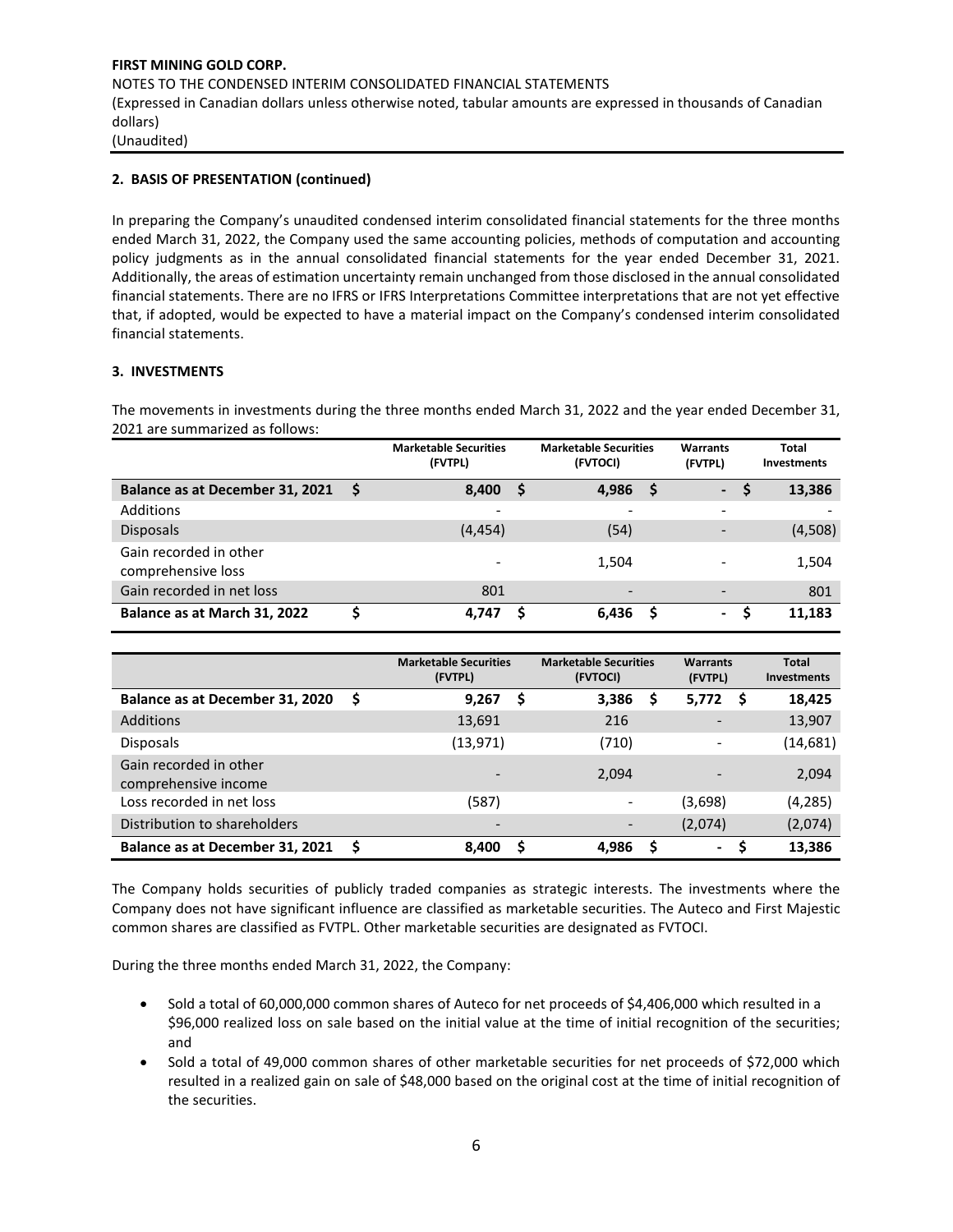# **4. MINERAL PROPERTIES**

As at March 31, 2022 and December 31, 2021, the Company has capitalized the following acquisition, exploration, and evaluation costs on its mineral properties:

|                                                       | Springpole    | Birch-Uchi<br>(Note 4(a)) | Cameron        | Duquesne/<br><b>Pitt</b> |    | <b>Hope Brook</b><br>(Note 4(b)) | <b>Pickle Crow</b><br>(Note 4(c))  | Others <sup>(1)</sup> | Total         |
|-------------------------------------------------------|---------------|---------------------------|----------------|--------------------------|----|----------------------------------|------------------------------------|-----------------------|---------------|
| <b>Balance</b><br>December 31, 2021                   | \$<br>104,065 | \$<br>1,320               | \$<br>32,329   | \$<br>7,244              | \$ | 18,027                           | \$<br>$\overline{\phantom{0}}$     | \$<br>7,032           | \$<br>170,017 |
| Acquisition                                           | 1,566         | 212                       |                |                          |    |                                  |                                    | 36                    | 1,814         |
| Concessions, taxes<br>and royalties                   | 5             | $\overline{\phantom{a}}$  | 6              |                          |    |                                  |                                    |                       | 11            |
| Salaries and share-<br>based payments                 | 1,067         | 63                        | 13             | 6                        |    |                                  |                                    | 44                    | 1,193         |
| Drilling,<br>exploration, and<br>technical consulting | 3,945         | 31                        | 14             |                          |    |                                  |                                    | 71                    | 4,061         |
| Assaying, field<br>supplies, and<br>environmental     | 3,187         | 4                         | $\overline{7}$ |                          |    |                                  |                                    | 5                     | 3,203         |
| Travel and other<br>expenditures                      | 620           | $\overline{2}$            |                |                          |    |                                  |                                    |                       | 622           |
| <b>Total Expenditures</b>                             | \$<br>10,390  | \$<br>312                 | \$<br>40       | \$<br>6                  | \$ | $\overline{\phantom{a}}$         | \$<br>$\qquad \qquad \blacksquare$ | \$<br>156             | \$<br>10,904  |
| Disposal,<br>impairment or<br>reclassification        |               |                           |                |                          |    |                                  |                                    | (3)                   | (3)           |
| <b>Balance</b><br>March 31, 2022                      | \$<br>114,455 | \$<br>1,632               | \$<br>32,369   | \$<br>7,250              | Ś. | 18,027                           | \$<br>$\overline{\phantom{a}}$     | \$<br>7,185           | \$<br>180,918 |

|                                                       | Springpole    | Birch-Uchi |                          | Cameron      | Duquesne/<br><b>Pitt</b> | <b>Hope Brook</b> | <b>Pickle Crow</b>             | Others <sup>(1)</sup>    | <b>Total</b>  |
|-------------------------------------------------------|---------------|------------|--------------------------|--------------|--------------------------|-------------------|--------------------------------|--------------------------|---------------|
| <b>Balance</b><br>December 31, 2020                   | \$<br>87,907  | \$         | $\overline{\phantom{0}}$ | \$<br>31,875 | \$<br>7,229              | \$<br>20,612      | \$<br>24,986                   | \$<br>6,820              | \$<br>179,429 |
| Acquisition                                           | 1,222         |            | 1,047                    | 21           |                          |                   |                                |                          | 2,290         |
| Concessions, taxes<br>and royalties                   | 684           |            | ۰                        | 32           | 3                        | 20                |                                | $\overline{\phantom{a}}$ | 739           |
| Salaries and share-<br>based payments                 | 3,311         |            | 3                        | 185          | 6                        | 44                | 22                             | 114                      | 3,685         |
| Drilling,<br>exploration, and<br>technical consulting | 4,235         |            | 269                      | 102          | 6                        | 16                | 3,251                          | 290                      | 8,169         |
| Assaying, field<br>supplies, and<br>environmental     | 5,194         |            | $\mathbf{1}$             | 80           |                          | 3                 |                                | 18                       | 5,296         |
| Travel and other<br>expenditures                      | 1,512         |            |                          | 34           | $\overline{\phantom{a}}$ | 17                |                                | 6                        | 1,569         |
| <b>Total Expenditures</b>                             | \$<br>16,158  | \$         | 1,320                    | \$<br>454    | \$<br>15                 | \$<br>100         | \$<br>3,273                    | \$<br>428                | \$<br>21,748  |
| Disposal,<br>impairment or<br>reclassification        |               |            |                          |              |                          | (2,685)           | (28, 259)                      | (216)                    | (31, 160)     |
| <b>Balance</b><br>December 31, 2021                   | \$<br>104,065 | \$         | 1,320                    | \$<br>32,329 | \$<br>7,244              | \$<br>18,027      | \$<br>$\overline{\phantom{a}}$ | \$<br>7,032              | \$<br>170,017 |

 $<sup>(1)</sup>$  Other mineral properties as at March 31, 2022 and December 31, 2021 include: the mining claims and concessions located in the Township</sup> of Duparquet, Québec, which are near the Company's Duquesne gold project with a 1.5% NSR Royalty under the terms of the Treasury Share Purchase Agreement (defined in Note 5); and the Turquoise Canyon property in Nevada (under option with Momentum Minerals Ltd. which was subsequently acquired by IM Exploration Inc. on July 6, 2021 and IM Exploration Inc. was renamed to Westward Gold Inc. on October 7, 2021).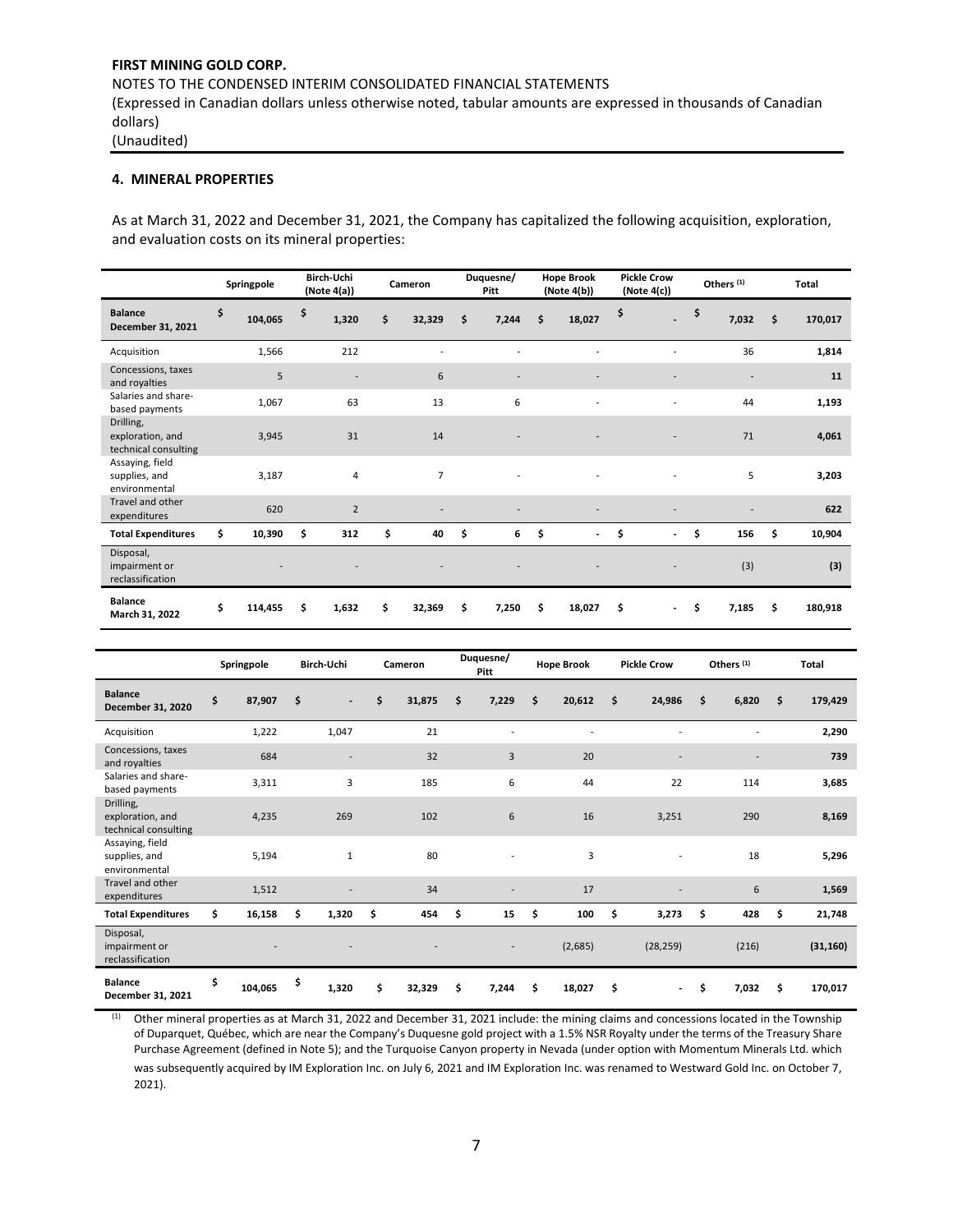# **4. MINERAL PROPERTIES (continued)**

The Company has various underlying agreements and commitments with respect to its mineral properties, which define annual or future payments in connection with royalty buy-backs or maintenance of property interests, the most significant of which are discussed below. During the period ended March 31, 2022, the company issued 3,000,000 shares in relation to a Springpole property acquisition and issued 599,784 shares in accordance with certain Birch-Uchi option agreements.

# **a) Birch-Uchi Properties**

# **i) Swain Post property option**

On February 26, 2021, the Company entered into a three year earn-in agreement with Exiro Minerals Corp. ("Exiro") pursuant to which First Mining may earn a 100% interest in Exiro's Swain Post property ("Swain Post Property") in northwestern Ontario by making total cash and share payments of \$335,000 to Exiro during the term of the option, and by completing all assessment work requirements on the Swain Post Property during the three year option term.

# **ii) Swain Lake property option**

On April 28, 2021, the Company entered into an earn-in agreement with Whitefish Exploration Inc. ("Whitefish"), which gives First Mining the option to earn up to a 100% interest in Whitefish's Swain Lake project ("Swain Lake") in northwestern Ontario in two stages over a period of five years. First Mining may earn a 70% interest in Swain Lake by making cash payments totaling \$200,000 and share payments totaling \$425,000, and by incurring at least \$500,000 worth of expenditures on the Swain Lake Property during the first three years of the earn-in term. Upon completing the first stage of the earn-in, First Mining will hold a 70% interest in the Swain Lake Property and will have an additional period of two years within which to acquire the remaining 30% of the project by paying \$1,000,000 in cash and issuing \$1,000,000 worth of First Mining shares to Whitefish.

# **iii) Vixen properties acquisition**

On September 15, 2021, the Company entered into a three year option agreement with ALX Resources Corp. ("ALX") pursuant to which First Mining may earn up to a 100% interest in ALX's Vixen North, Vixen South and Vixen West properties (the "Vixen Properties") in northwestern Ontario in two stages over a period of five years. First Mining may earn a 70% interest in the Vixen Properties by making cash and share payments of approximately \$950,000 to ALX during the term of the option, and by incurring at least \$500,000 worth of expenditures on the property during the initial three year option term. Upon completing the first stage of the earn-in, First Mining will hold a 70% interest in the Vixen Properties and will have an additional period of two years to acquire the remaining 30% of the project by paying \$500,000 in cash and issuing \$500,000 worth of First Mining shares to ALX.

# **iv) Birch Lake properties acquisition**

On October 11, 2021, the Company entered into an earn-in agreement with Pelangio Exploration Inc. ("Pelangio") pursuant to which First Mining may earn up to an 80% interest in Pelangio's Birch Lake properties (the "Birch Lake Properties") in two stages over a period of six years. First Mining may earn a 51% interest in the Birch Lake Properties by making cash payments totaling \$350,000 and issuing in aggregate 1,300,000 First Mining shares and by incurring at least \$1,750,000 worth of expenditures on the Birch Lake Properties during the first 4 years of the earn-in term. Upon completing the first stage of the earn-in, First Mining will hold a 51% interest in the Birch Lake Properties and will have an additional period of 2 years to acquire a further 29% interest in the Birch Lake Properties by paying \$400,000 to Pelangio in cash or issuing First Mining Shares, at First Mining's sole discretion, and by incurring an additional \$1,750,000 worth of expenditures on the Birch Lake Properties.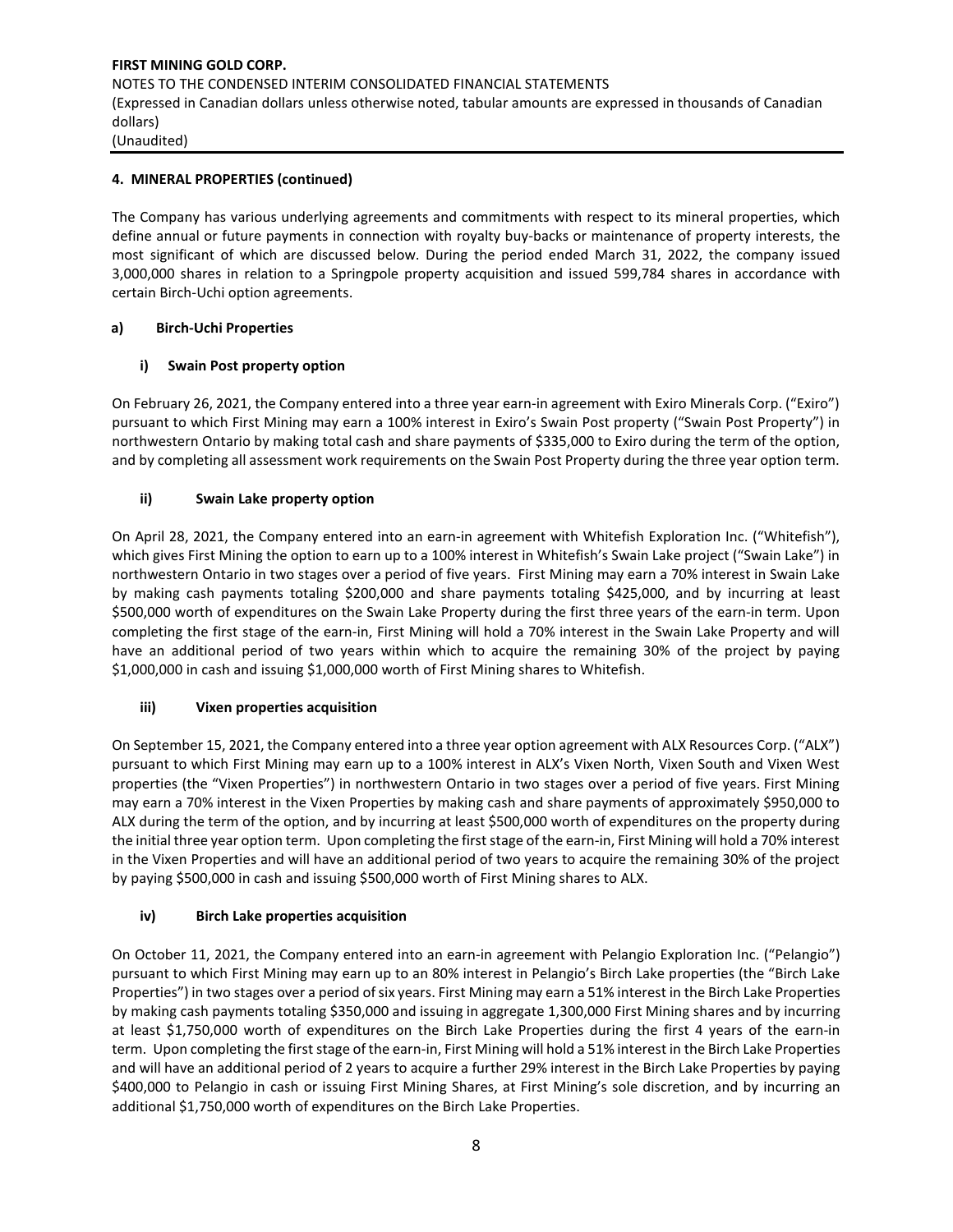#### **4. MINERAL PROPERTIES (continued)**

#### **v) Stargazer properties acquisition**

On October 29, 2021, the Company entered into a three year earn-in agreement with a private individual pursuant to which First Mining may earn a 100% interest in the Stargazer and other properties ("Stargazer Properties") in northwestern Ontario by making cash and share payments of \$250,000 to the private individual during the term of the option, and by incurring at least \$350,000 worth of expenditures on the Stargazer Properties during the three year option term.

#### **b) Hope Brook Project**

On June 8, 2021, the Company announced it had closed a definitive earn-in agreement with Big Ridge Gold Corp. "Big Ridge" (the "Big Ridge transaction") whereby Big Ridge may earn up to an 80% interest in First Mining's Hope Brook Gold Project located in Newfoundland, Canada. Pursuant to the definitive earn-in agreement, Big Ridge can earn an 80% interest in the Hope Brook Project through a two-stage earn-in over five years by incurring a total of \$20,000,000 in qualifying expenditures, issuing up to 36.5 million shares of Big Ridge to First Mining and making a future cash payment to First Mining. Upon completion of the earning in, First Mining will retain a 20% interest in the Hope Brook Project and a 1.5% net smelter returns royalty on the Hope Brook Project, of which 0.5% can be bought back by Big Ridge for \$2,000,000. In accordance with the agreement, First Mining nominated one member to the Board of Directors of Big Ridge upon closing and received \$500,000 and 11,500,000 shares of Big Ridge which have been credited against the Hope Brook project mineral property balance. At the end of the reporting period, the Company assessed the Hope Brooke Project for impairment indicators, no impairment indicators were identified. See Note 7 below for further details of the equity accounted investment in Big Ridge.

#### **c) Pickle Crow Project**

On March 12, 2020, the Company and Auteco executed a definitive Earn-In Agreement (the "Auteco Earn-In Agreement") whereby Auteco may earn up to an 80% interest in PC Gold, a then wholly-owned subsidiary of First Mining which owns the Pickle Crow Project. Pursuant to the Auteco Earn-In Agreement, the Earn-In is comprised of two stages and on June 9, 2021, the Company announced completion of the Stage 1 earn-in and accordingly Auteco obtained a 51% ownership of the PC Gold legal entity. First Mining received the scheduled 100,000,000 Auteco shares and executed the joint venture shareholders agreement.

Following the completion of the Stage 1 earn-in by AuTeco, First Mining's percentage ownership of its former subsidiary, PC Gold, was reduced from 100% to 49%, which led to a loss of control and the resulting deconsolidation of PC Gold Inc. from First Mining's financial statements. Following completion of the Stage 2 earn-in in Q3 2021 the Company delivered the additional 19% interest in PC Gold to Auteco from the Option – PC Gold balance which represented the fair value loss on the reduced 30% PC Gold ownership. A corresponding reduction in the equity accounted investment in PC Gold was also recorded as a result of this dilution. The \$4,347,000 balance as at March 31, 2022 represents the additional net dilution which would result from Auteco completing its additional 10% equity interest. Following receipt of \$3,000,000 under this option First Mining's ownership would reduce to 20%.

The Company's agreement with Auteco requires First Mining to contribute its pro-rata share of environmental reclamation funding, which was 30% as at March 31, 2022 following completion of the stage 2 earn-in. Accordingly, the company has recorded a provision of \$990,000 as at March 31, 2022 (December 31, 2021 - \$990,000).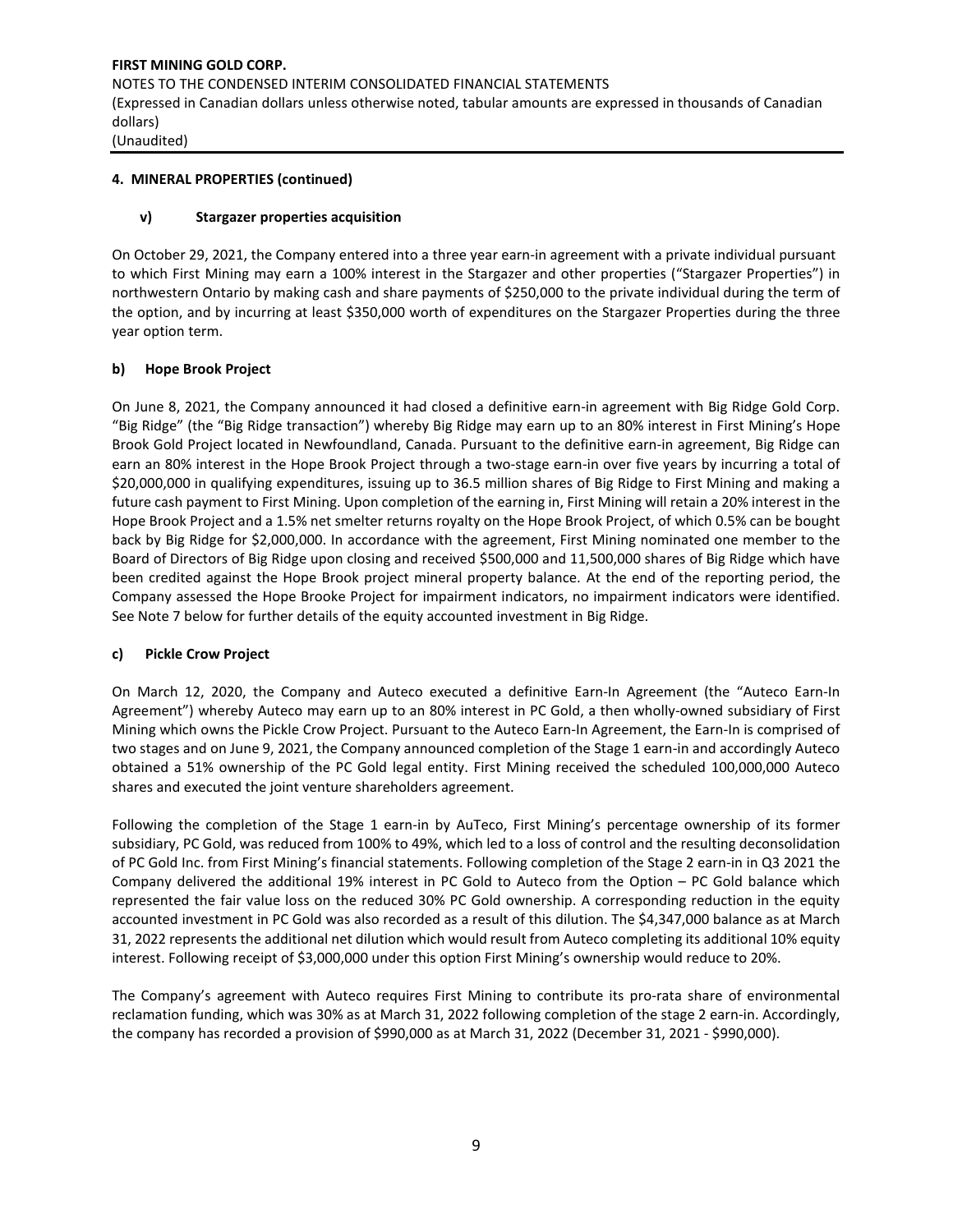# **5. INVESTMENT IN TREASURY METALS**

# **a) Treasury Share Purchase Agreement Overview**

On August 7, 2020, First Mining completed a transaction with Treasury Metals under a share purchase agreement (the "Treasury Share Purchase Agreement"), pursuant to which Treasury Metals agreed to acquire all of the issued and outstanding shares of Tamaka Gold Corporation, a previously wholly-owned subsidiary of the Company, and 100% owner of the Goldlund Project. Under the terms of the Treasury Share Purchase Agreement, First Mining received total consideration of \$91,521,000 which was comprised of (i) 43.33 million common shares (postconsolidation) of Treasury Metals ("Treasury Metals Shares") with a fair value of \$78,000,000; (ii) 11.67 million common share purchase warrants (post-consolidation) of Treasury Metals ("Treasury Metals Warrants") with an exercise price of \$1.50 for a three year term with a fair value of \$9,812,000; (iii) a retained 1.5% Net Smelter Returns ("NSR") royalty on Goldlund (0.5% of which can be bought back by Treasury Metals for \$5 million in cash) with a fair value of \$3,709,000; and (iv) the right to certain contingent milestone payments totaling \$5 million, payable in cash on certain key advancements at Goldlund which have not been recorded as at March 31, 2022.

# **b) Equity Accounting Method for Investment in Treasury Metals and Impairment**

The Company has concluded it has significant influence over Treasury Metals. The Company is accounting for its investment using the equity method. As at March 31, 2022 the fair market value of the Company's investment in common shares of Treasury Metals was \$13,600,000, based on the Treasury Metals quoted market price. As at March 31, 2022, the Company owns approximately 20.0 million Treasury Metals Shares.

|                                                     | March 31,<br>2022 | December 31,<br>2021 |
|-----------------------------------------------------|-------------------|----------------------|
| <b>Balance, beginning of period</b>                 | 15.400            | 63,812               |
| Acquisition - Initial Recognition on August 7, 2020 |                   |                      |
| Equity (loss)                                       | (129)             | (167)                |
| Dilution event in Q2, 2021                          | ۰                 | (5,000)              |
| Impairment of Investment in Treasury Metals Inc.    | ٠                 | (24, 304)            |
| Distribution to shareholders                        | ٠                 | (18, 941)            |
| <b>Balance, end of period</b>                       | 15.271            | 15,400               |

The equity accounting for Treasury Metals is based on published results to December 31, 2021 and an estimate of results for the period of January 1, 2022 to March 31, 2022. The Company's estimated equity share of Treasury's net loss for the three-month period ending March 31, 2022 was \$129,000.

# **6. INVESTMENT IN PC GOLD INC.**

Following the completion of the Stage 1 earn-in into PC Gold by Auteco, First Mining determined that its then 49% investment in the common shares of PC Gold gave it significant influence over PC Gold, requiring PC Gold to be recorded in First Mining's financial statements using the equity method of accounting as an investment in associate.

The initial recognition of the investment in associate was accounted for based on an estimated fair value using a market approach to value Pickle Crow's inferred resources on a per unit of metal basis derived from comparable gold project transactions.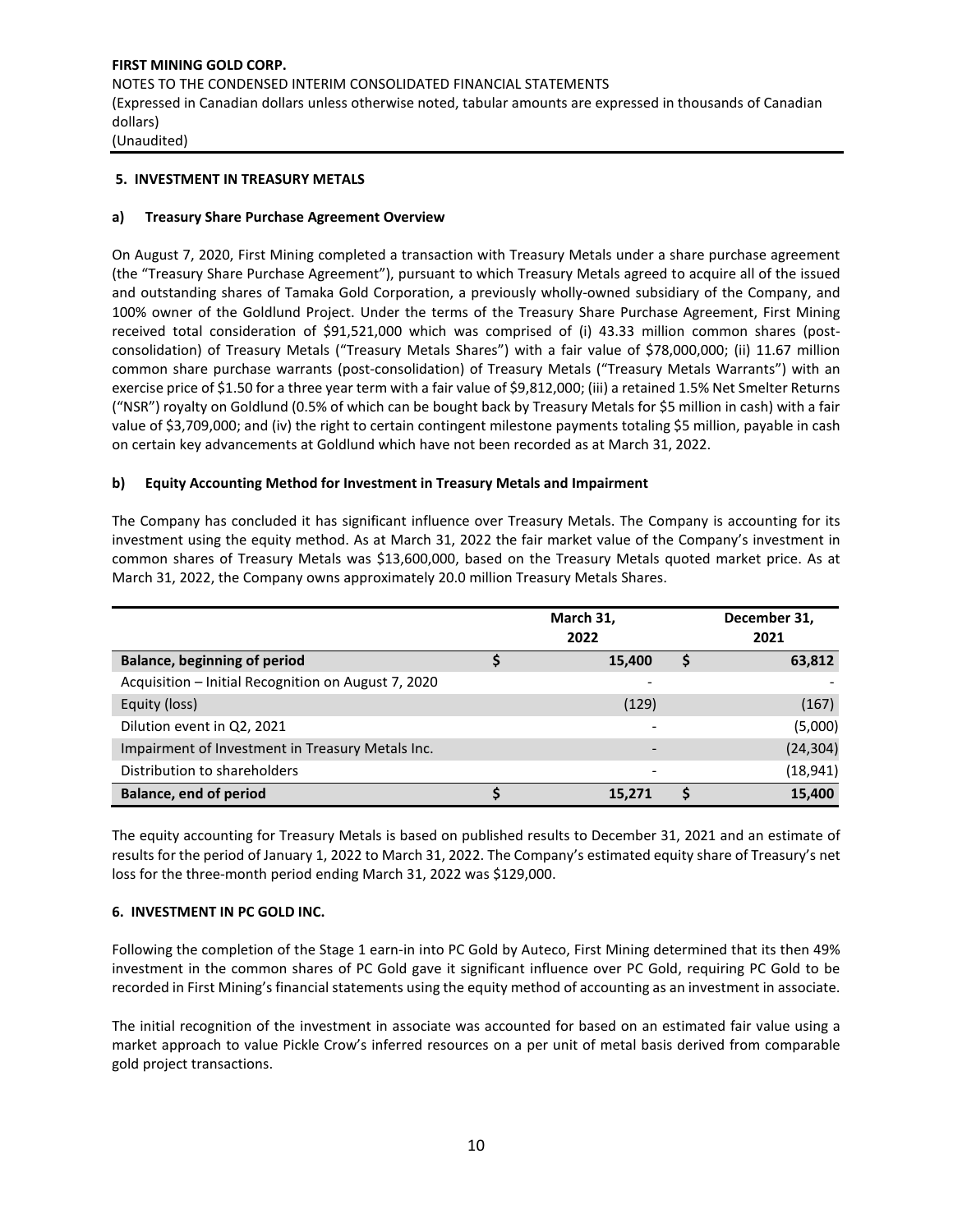#### **6. INVESTMENT IN PC GOLD INC. (continued)**

|                                                    | March 31,<br>2022 | December 31,<br>2021 |           |
|----------------------------------------------------|-------------------|----------------------|-----------|
| <b>Balance, beginning of period</b>                | 21,570            |                      |           |
| Acquisition - Initial Recognition on June 9, 2021  |                   |                      | 36,000    |
| Equity loss                                        | (1)               |                      | (3)       |
| Dilution of ownership - Stage 2 earn-in completion | -                 |                      | (14, 427) |
| <b>Balance, end of period</b>                      | 21.569            |                      | 21,570    |

The subsequent equity accounting for PC Gold is based on audited results for the year-ended June 30,2021, and an estimate of results for the period of July 1, 2021 to March 31, 2022. The Company's estimated equity share of PC Gold's net loss for the interim period ending March 31, 2022 was \$1,000.

# **7. INVESTMENT IN BIG RIDGE GOLD CORP.**

Following completion of the Big Ridge transaction on June 7, 2021, the Company's common share ownership interest in Big Ridge was approximately 19.8% (Initial Recognition fair value - \$2,185,000) and was 10.61% on March 31, 2022 following a dilution event whereby Big Ridge issued 23.4 million flow-through shares as part of a private placement. In addition to its share ownership interest, the Company considered various qualitative factors including representation rights on Big Ridge's board of directors in arriving at the determination that significant influence exists, and therefore the Company applies the equity method of accounting.

|                                                   |  | December 31,<br>2021     |  |       |
|---------------------------------------------------|--|--------------------------|--|-------|
| <b>Balance, beginning of period</b>               |  | 1,491                    |  |       |
| Acquisition - Initial Recognition on June 7, 2021 |  |                          |  | 2,185 |
| <b>Equity loss</b>                                |  | (57)                     |  | (106) |
| Dilution event in Q2 2021                         |  | $\overline{\phantom{0}}$ |  | (588) |
| Balance, end of period                            |  | 1.434                    |  | 1,491 |

The subsequent equity accounting for Big Ridge is based on unaudited results for the year end June 30, 2021 and an estimate of results for the period of July 1, 2021 to March 31, 2022.The Company's estimated equity share of Big Ridge's net loss for the interim period ending March 31, 2022 was \$57,000.

# **8. INVESTMENT IN BEATTIE GOLD MINES LTD.**

On February 7 2022, the Company announced that it had acquired an aggregate of 286,904 common shares of Beattie Gold Mines Ltd. ("Beattie"), a private company that owns the mineral rights to mining claims that make up the former Beattie mining concession that form a large part of the Duparquet Gold Project located on the Destor-Porcupine Fault in Québec. Together with the 187,839 common shares of Beattie already owned by Clifton Star Resources Inc., a wholly-owned subsidiary of First Mining, the Company now owns 474,743 shares of Beattie, increasing its ownership in Beattie from 10% to 25.3% of the issued and outstanding common shares of Beattie.

Following completion of the Beattie transaction the Company determined that its 25.3% investment in the common shares of Beattie gave it significant influence, requiring Beattie to be recorded in First Mining's financial statements using the equity method of accounting as an investment in associate.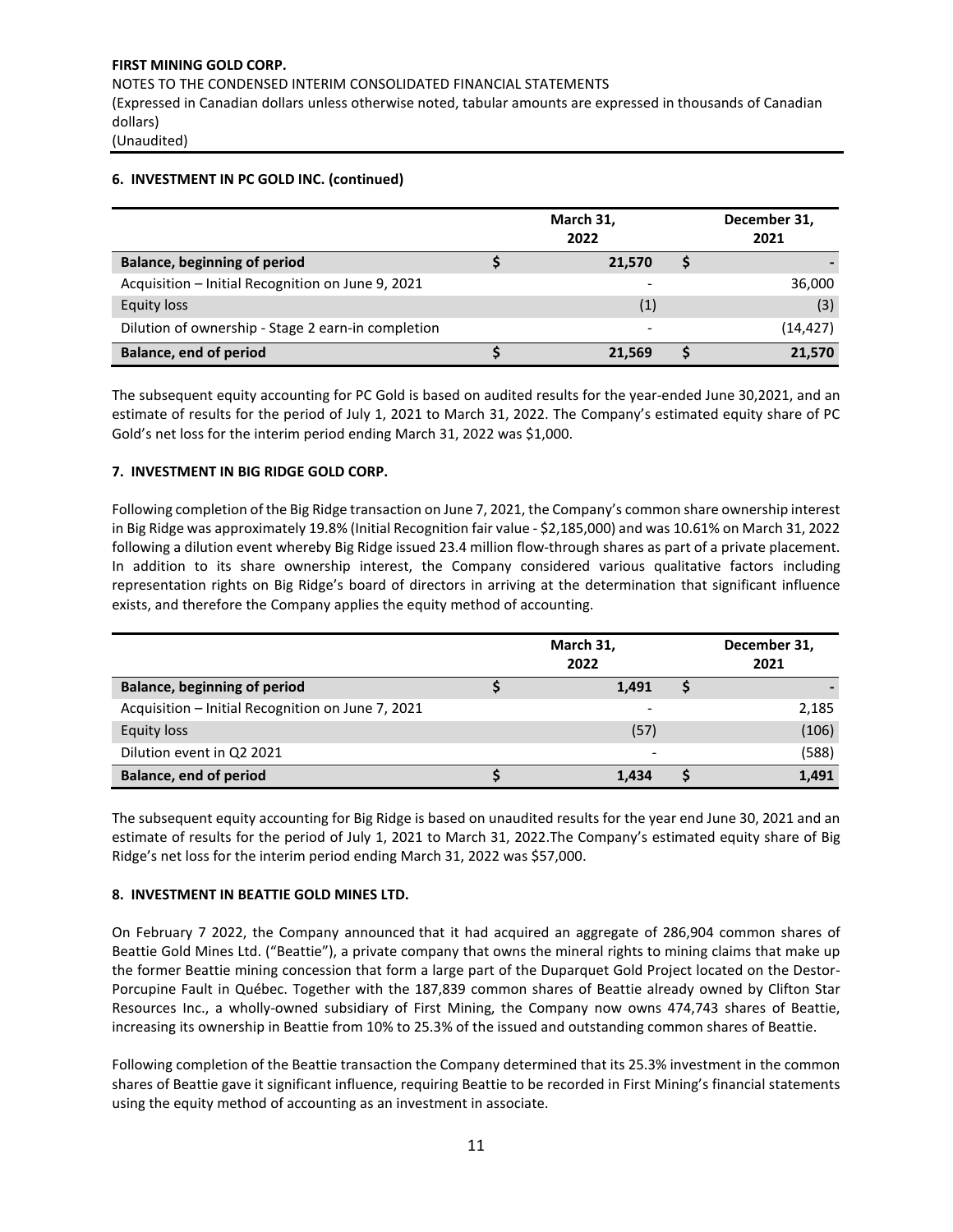# **8. INVESTMENT IN BEATTIE GOLD MINES LTD. (continued)**

The initial recognition of the investment in associate was accounted for based on consideration payments under the purchase agreement for an additional 15.3% equity (\$3,390,000) combined with a reclassification from Mineral Property Investments (Note 9) of the historically owned 10% equity of Beattie (\$2,154,000).

|                                                  | March 31,<br>2022 | December 31,<br>2021 |
|--------------------------------------------------|-------------------|----------------------|
| <b>Balance, beginning of period</b>              |                   |                      |
| Acquisition - Initial Recognition on Feb 7, 2022 | 5.544             |                      |
| Equity loss (Feb 7, 2022 to March 31, 2022)      | -                 |                      |
| Balance, end of period                           | 5.544             |                      |

The Company's estimated equity share of Beattie Gold's net loss for the interim period ending March 31, 2022 was \$500.

#### **9. MINERAL PROPERTY INVESTMENTS**

The Company, through its subsidiary Clifton Star Resources Inc. ("Clifton"), has a 10% interest in the shares of 2699681 Canada Ltd., and 2588111 Manitoba Ltd. which directly or indirectly own various mining concessions and surface rights, collectively known as the Duparquet gold project.

Mineral property investments (which comprise equity interests in the shares of two private companies) are designated as FVTOCI, with changes in fair value recorded in other comprehensive income (loss). During the period ended March 31, 2022, the 10% investment in Beattie Gold Mines Ltd. was reclassed to Investment in Beattie Gold Mines Ltd (Note 8) following the purchase of an additional 15.3% equity ownership.

|                                                  | March 31,<br>2022 | December 31,<br>2021 |       |  |
|--------------------------------------------------|-------------------|----------------------|-------|--|
| <b>Balance, beginning of period</b>              | 6.435             |                      | 6,726 |  |
| Fair value gain (loss) - FVTOCI                  | 458               |                      | (291) |  |
| Reclassified to Investment in Beattie Gold Mines | (2, 154)          |                      |       |  |
| Balance, end of period                           | 4.739             |                      | 6.435 |  |

#### **10. SILVER STREAM DERIVATIVE LIABILITY**

#### **a) Silver Purchase Agreement Overview and Consideration Received**

On June 10, 2020, the Company entered into a silver purchase agreement (the "Silver Purchase Agreement") with First Majestic Silver Corp. ("First Majestic"), which closed on July 2, 2020. Under the terms of the Silver Purchase Agreement, First Majestic agreed to pay First Mining total consideration of US\$22.5 million (approx. \$30.6 million as at the closing date), in three tranches, for the right to purchase 50% of the payable silver produced from the Springpole Gold Project over the life of the project (the "Silver Stream") and also received 30 million common share purchase warrants of First Mining. Each share purchase warrant entitles First Majestic to purchase one common share of First Mining at an exercise price of \$0.40 for a period of five years. The fair value of the warrants issued of \$6,278,000 was recorded in Equity (Warrant reserve) on the Company's consolidated statements of financial position.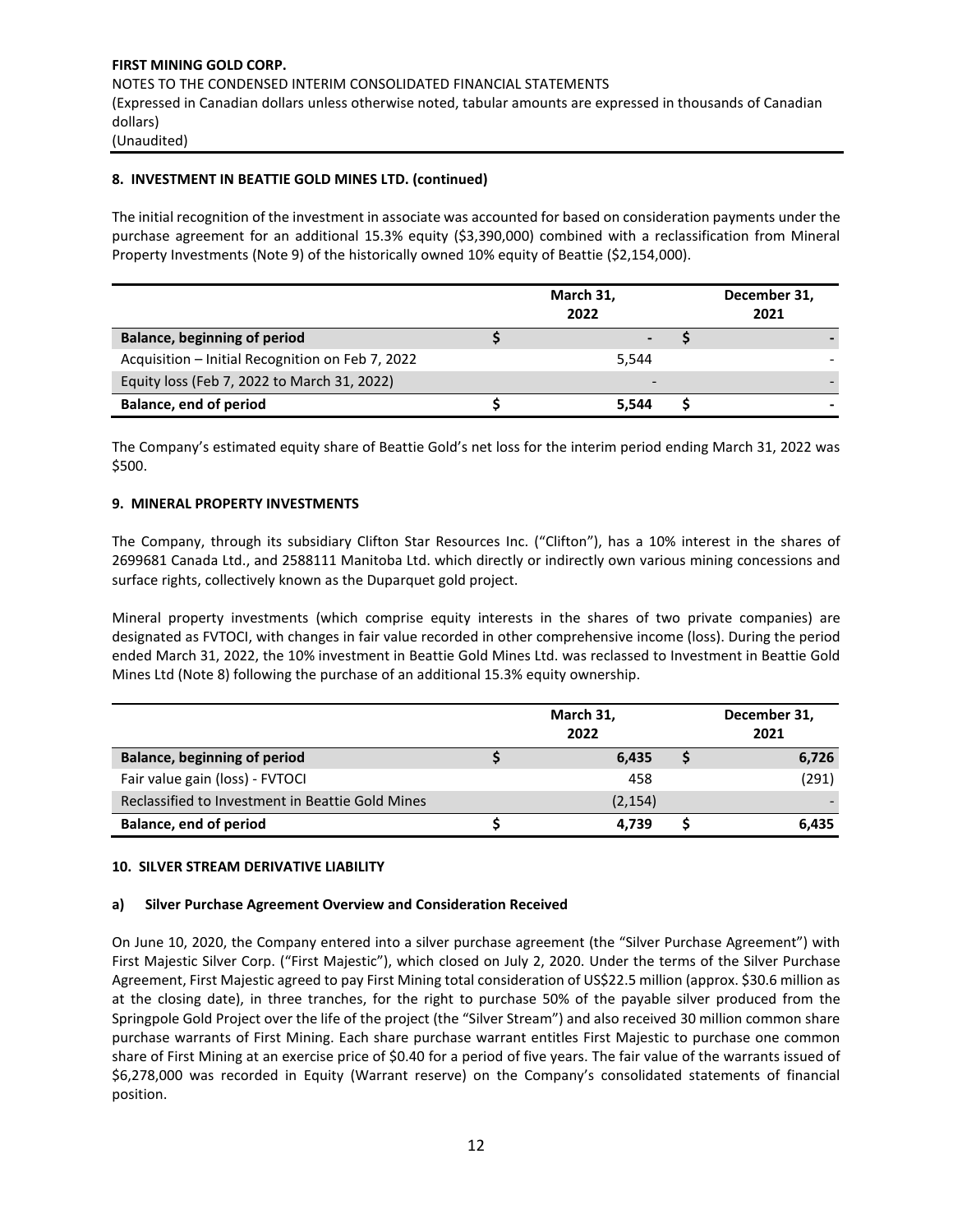#### **10. SILVER STREAM DERIVATIVE LIABILITY (continued)**

First Mining has the right to repurchase 50% of the Silver Stream for US\$22.5 million (approx. \$28.1 million as at March 31, 2022) at any time prior to the commencement of production at Springpole (the "Buy-Back Right").

Per the Silver Purchase Agreement, First Majestic paid US\$10 million (\$13.7 million) to First Mining on the July 2, 2020 closing date, with US\$2.5 million (\$3.3 million) paid in cash and the remaining US\$7.5 million (\$10.4 million) paid in 805,698 common shares of First Majestic ("Tranche 1"). Upon announcement of the Pre-Feasibility Study ("PFS") on March 4, 2021, First Mining received US\$7.5 million (\$9.8 million) from First Majestic, with US\$3.75 million (\$4.8 million) paid in cash and the remaining US\$3.75 million (\$5.0 million) paid in 287,300 common shares of First Majestic ("Tranche 2"). The final trance ("Tranche 3") of US\$5.0 million (\$6.5 million) is payable by First Majestic upon First Mining receiving approval of a federal or provincial EA for the Springpole Gold Project, which is to paid half in cash and half in shares of First Majestic.

#### **b) Silver Stream Derivative Liability Fair Value**

The Company has concluded that the Silver Stream is a standalone derivative measured at FVTPL.

The estimated fair value of the Silver Stream derivative liability is determined using a discounted cash flow model which incorporates a Monte Carlo simulation. The fair value of the Silver Stream derivative liability is a Level 3 measurement.

The fair value of the Silver Stream derivative liability is calculated at each reporting date as the net of the future Advance Payment tranches receivable (an asset for the Company) and the Silver Stream obligation (a liability to the Company), with gains or losses recorded in the statement of net loss and comprehensive loss. The fair value of the Silver Stream derivative liability as at March 31, 2022 is US\$20,560,000 (\$25,693,000), which is comprised of the Silver Stream obligation fair value of US\$23,761,000 (\$29,693,000) less the Advance Payment receivable fair value of US\$3,201,000 (\$4,000,000). The fair value of the Silver Stream derivative liability as at December 31, 2021 was US\$20,664,000 (\$26,114,000), which is comprised of the Silver Stream obligation fair value of US\$23,818,000 (\$30,098,000) less the Advance Payment receivable fair value of US\$3,154,000 (\$3,984,000).

|                                                        | <b>Silver Stream</b><br>derivative liability |           |  |  |
|--------------------------------------------------------|----------------------------------------------|-----------|--|--|
| Balance, December 31, 2020                             |                                              | (13, 260) |  |  |
| Advance payment received (Tranche 2) (US\$7.5 million) |                                              | (9,808)   |  |  |
| Change in fair value during the period                 |                                              | (3,046)   |  |  |
| Balance, December 31, 2021                             |                                              | (26, 114) |  |  |
| Change in fair value during the period                 |                                              | 421       |  |  |
| Balance, March 31, 2022                                |                                              | (25, 693) |  |  |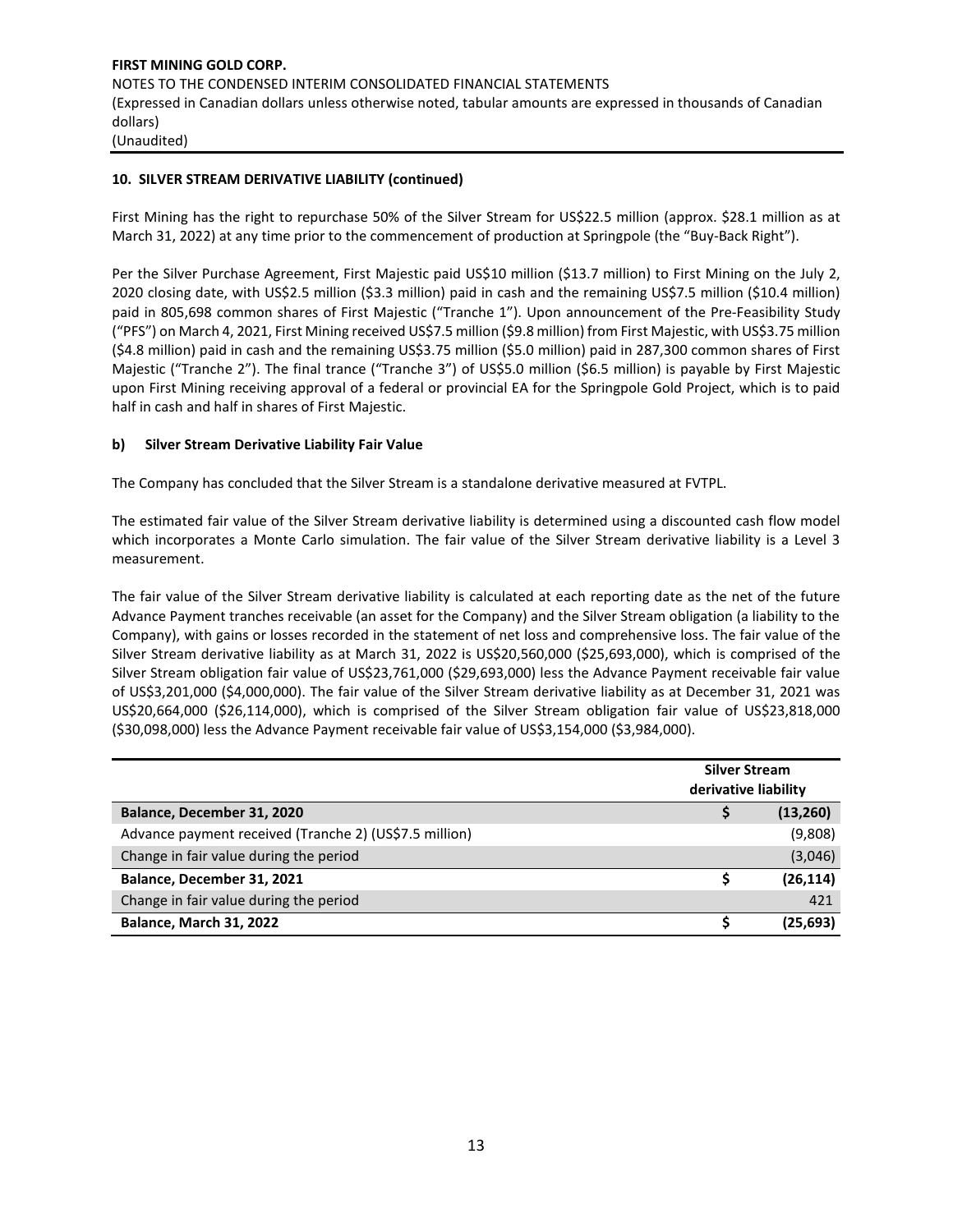# **11. SHARE CAPITAL**

#### **a) Authorized**

Unlimited number of common shares with no par value. Unlimited number of preferred shares with no par value.

#### **b) Issued and Fully Paid**

Common shares: 711,318,758 (December 31, 2021 – 700,200,059). Preferred shares: nil (December 31, 2020 – nil).

#### **c) Warrants**

The movements in warrants during the three months ended March 31, 2022 and year ended December 31, 2021 are summarized as follows:

|                                 | <b>Number</b>            |   | <b>Weighted average</b> |
|---------------------------------|--------------------------|---|-------------------------|
|                                 |                          |   | exercise price          |
| Balance as at December 31, 2020 | 93,085,657               | S | 0.48                    |
| Warrants issued                 | 2,100,228                |   | 0.38                    |
| Warrants exercised              | (265, 650)               |   | 0.33                    |
| Warrants expired                | (3,027,615)              |   | 0.44                    |
| Balance as at December 31, 2021 | 91,892,620               | S | 0.45                    |
| Warrants issued                 | $\overline{\phantom{a}}$ |   |                         |
| Warrants exercised              |                          |   |                         |
| Warrants expired                | $\overline{\phantom{0}}$ |   |                         |
| Balance as at March 31, 2022    | 91,892,620               | S | 0.45                    |

The following table summarizes information about warrants outstanding as at March 31, 2022:

| <b>Exercise price</b> | <b>Number of warrants</b><br>outstanding | <b>Weighted average</b><br>exercise price<br>$(5 per share)$ | <b>Weighted average</b><br>remaining life (years) |  |  |
|-----------------------|------------------------------------------|--------------------------------------------------------------|---------------------------------------------------|--|--|
| \$0.31                | 18,247,009                               | \$0.31                                                       | 0.91                                              |  |  |
| \$0.37                | 44,845,611                               | 0.37                                                         | 2.36                                              |  |  |
| 50.42                 | 50,000                                   | 0.42                                                         | 1.33                                              |  |  |
| \$0.65                | 28,750,000                               | 0.65                                                         | 0.41                                              |  |  |
|                       | 91,892,620                               | \$0.45                                                       | 1.46                                              |  |  |

There were no warrants issued during the three months ended March 31, 2022.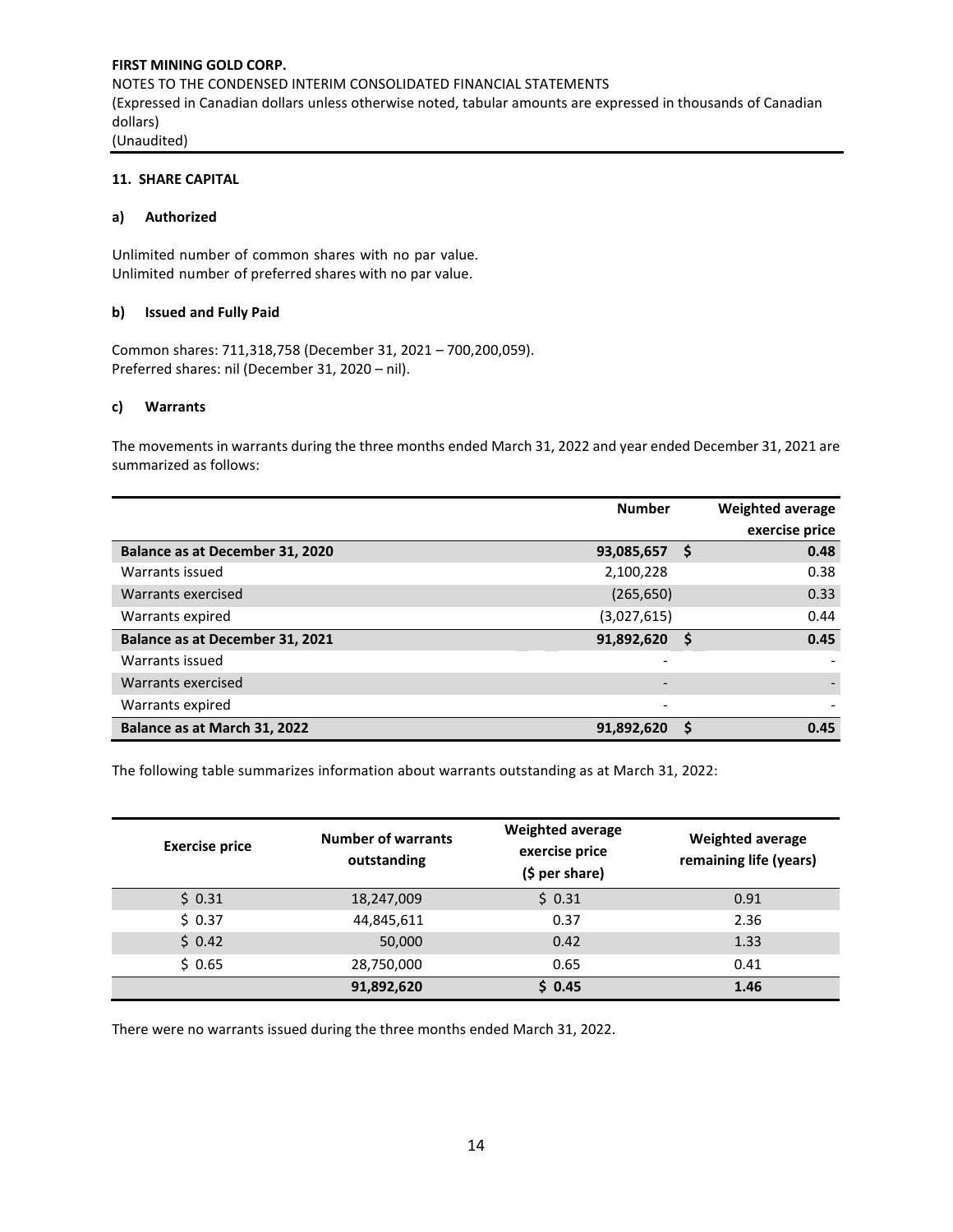#### **11. SHARE CAPITAL (continued)**

#### **d) Stock Options**

The Company has adopted a stock option plan that allows for the granting of stock options to Directors, Officers, employees and certain consultants of the Company for up to 10% of the Company's issued and outstanding common shares. Stock options granted under the plan may be subject to vesting provisions as determined by the Board of Directors.

The movements in stock options during the three months ended March 31, 2022 and year ended December 31, 2021 are summarized as follows:

|                                 | <b>Number</b> |          | <b>Weighted average</b> |
|---------------------------------|---------------|----------|-------------------------|
|                                 |               |          | exercise price          |
| Balance as at December 31, 2020 | 45,820,000    | <b>S</b> | 0.53                    |
| Options granted                 | 12,190,000    |          | 0.23                    |
| Options exercised               | (2, 287, 500) |          | 0.25                    |
| Options expired                 | (7,820,000)   |          | 0.75                    |
| Options forfeited               | (2,762,500)   |          | 0.39                    |
| Balance as at December 31, 2021 | 45,140,000    | S        | 0.44                    |
| Options granted                 | 14,835,000    |          | 0.27                    |
| Options exercised               |               |          |                         |
| Options expired                 | (6,865,000)   |          | 0.84                    |
| Options forfeited               | (131, 250)    |          | 0.44                    |
| Balance as at March 31, 2022    | 52,978,750    | S        | 0.34                    |

The weighted average closing share price at the date of exercise for the three months ended March 31, 2022 was nil (March 31, 2021 – \$0.42). There were no stock options exercised during the three months ended March 31, 2022 (March 31, 2021 – 25,000).

The following table summarizes information about the stock options outstanding as at March 31, 2022:

|                   |                      | <b>Options Outstanding</b>                                  |                                                  | <b>Options Exercisable</b> |                                                             |                                                  |  |  |
|-------------------|----------------------|-------------------------------------------------------------|--------------------------------------------------|----------------------------|-------------------------------------------------------------|--------------------------------------------------|--|--|
| Exercise<br>price | Number of<br>options | <b>Weighted average</b><br>exercise price<br>(\$ per share) | Weighted<br>average<br>remaining life<br>(years) | Number of<br>options       | <b>Weighted average</b><br>exercise price<br>(\$ per share) | Weighted<br>average<br>remaining life<br>(years) |  |  |
| $$0.25 - 0.50$    | 47,678,750           | \$0.35                                                      | 3.39                                             | 31,981,250                 | \$0.37                                                      | 2.78                                             |  |  |
| $$0.51 - 1.00$    | 5,300,000            | 0.60                                                        | 0.80                                             | 5,300,000                  | 0.60                                                        | 0.80                                             |  |  |
|                   | 52,978,750           | \$0.37                                                      | 3.14                                             | 37,281,250                 | \$0.40                                                      | 2.51                                             |  |  |

During the three months ended March 31, 2022, there were 14,835,000 (March 31, 2021 – 8,615,000) stock options granted with an aggregate fair value at the date of grant of \$3,975,750 (March 31, 2021 - \$1,990,685), or a weighted average fair value of \$0.14 per option (March 31, 2021 – \$0.25). As at March 31, 2022, 15,697,500 (March 31, 2021 – 9,886,250) stock options remain unvested with an aggregate grant date fair value of \$2,516,408 (March 31, 2021 - \$1,275,000).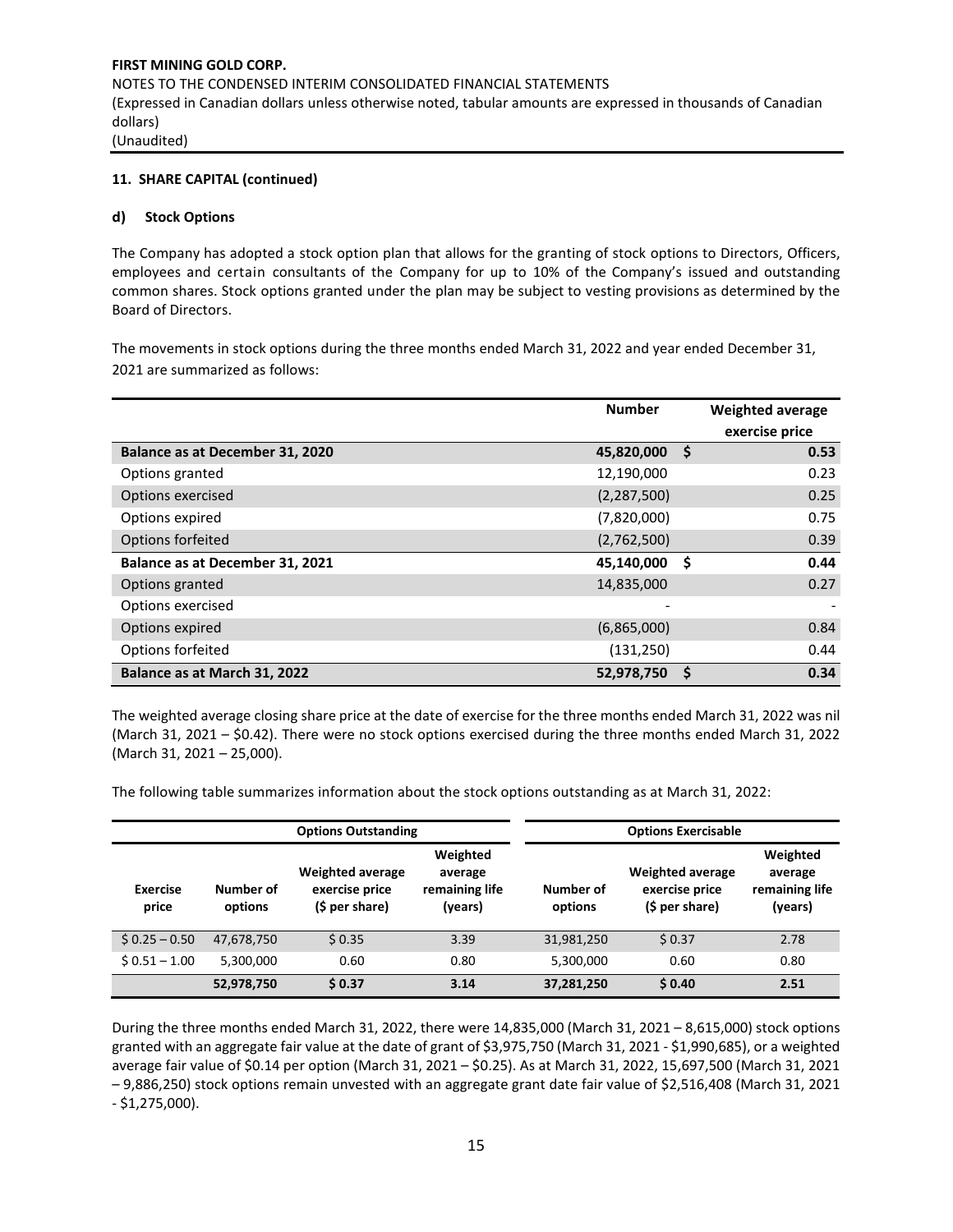# **11. SHARE CAPITAL (continued)**

Certain stock options granted were directly attributable to exploration and evaluation expenditures on mineral properties and were therefore capitalized to mineral properties. In addition, certain stock options were subject to vesting provisions. These two factors result in differences between the aggregate fair value of stock options granted and total share-based payments expensed during the periods. Total share-based payments expense during the periods ended March 31, 2022 and March 31, 2021 was classified within the financial statements as follows:

|                                          | For the three months ended<br>March 31, |                  |    |       |  |  |  |
|------------------------------------------|-----------------------------------------|------------------|----|-------|--|--|--|
| <b>Statements of Net Loss:</b>           |                                         | 2022             |    | 2021  |  |  |  |
| General and administration               | Ś                                       | 509              | -S | 498   |  |  |  |
| Exploration and evaluation               |                                         | 20               |    | 115   |  |  |  |
| Investor relations and marketing         |                                         | 66               |    | 89    |  |  |  |
| Corporate development and due diligence  |                                         | 61               |    | 74    |  |  |  |
| <b>Subtotal</b>                          |                                         | 656 <sup>5</sup> |    | 776   |  |  |  |
| <b>Statements of Financial Position:</b> |                                         |                  |    |       |  |  |  |
| <b>Mineral Properties</b>                |                                         | 397              |    | 408   |  |  |  |
| <b>Total</b>                             |                                         | 1.053            |    | 1.184 |  |  |  |

The grant date fair value of the stock options recognized in the period has been estimated using the Black-Scholes option pricing model with the following weighted average assumptions:

|                                        | Three months ended | Year ended        |  |  |
|----------------------------------------|--------------------|-------------------|--|--|
|                                        | March 31, 2022     | December 31, 2021 |  |  |
| Risk-free interest rate                | 1.75%              | 0.86%             |  |  |
| Share price at grant date (in dollars) | \$0.27             | \$0.44            |  |  |
| Exercise price (in dollars)            | \$0.27             | \$0.41            |  |  |
| Expected life (years)                  | 5.00 years         | 5.00 years        |  |  |
| Expected volatility <sup>(1)</sup>     | 64.14%             | 67.89%            |  |  |
| Forfeiture rate                        | 7.50%              | 7.50%             |  |  |
| Expected dividend yield                | Nil                | Nil               |  |  |

(1) The computation of expected volatility was based on the Company's historical price volatility, over a period which approximates the expected life of the option.

# **e) Restricted Share Units**

During the three months ended in March 31, 2022, the company granted 1,090,000 Restricted Share Units ("RSUs") under its share-based compensation plan to the Company's executive officers as part of the Company's long-term incentive plan ("LTIP"). Unless otherwise stated, the awards typically have a graded vesting schedule over a threeyear period and will be settled in equity upon vesting.

The associated compensation cost, which is based on the underlying share price on the date of grant, is recorded as share-based payments expense against share-based payment reserve.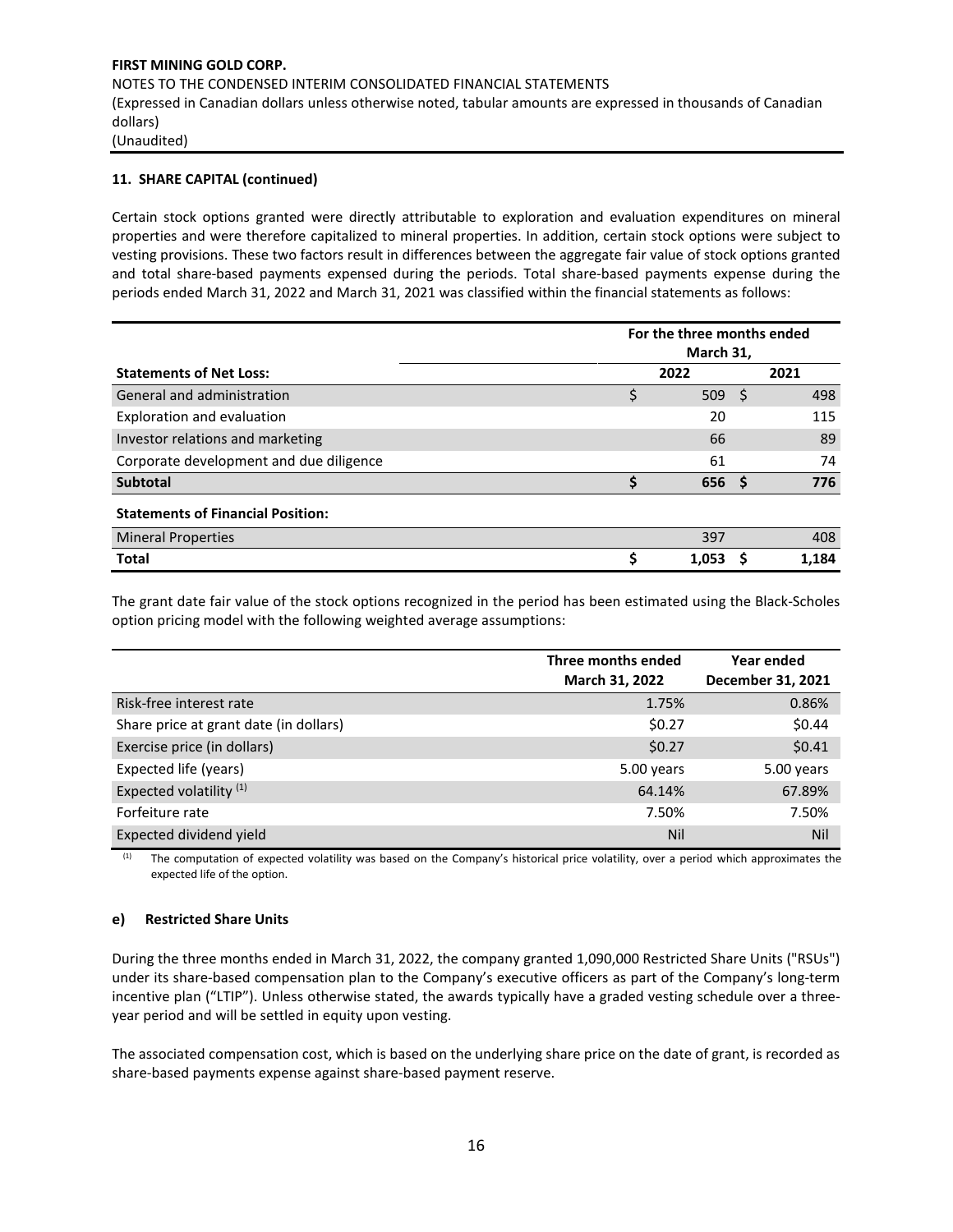# **11. SHARE CAPITAL (continued)**

The following table summarizes the changes in RSU's for the three months ended March 31, 2022:

|                                 | <b>Number</b> | Weighted average |            |  |
|---------------------------------|---------------|------------------|------------|--|
|                                 |               |                  | fair value |  |
| Balance as at December 31, 2021 | 1,550,000     |                  | 0.40       |  |
| Granted - February 3, 2022      | 1,090,000     |                  | 0.25       |  |
| RSUs forfeited                  | (233, 333)    |                  | 0.40       |  |
| Balance as at March 31, 2022    | 2,406,667     |                  | 0.33       |  |

#### **f) Deferred Share Units**

During the three months ended in March 31, 2022, the company granted 356,000 Deferred Share Units ("DSUs") under its share-based compensation plan to a director as part of the Company's LTIP. DSUs have a graded vesting schedule over an 18-month period and will be settled in equity upon vesting.

The associated compensation cost, which is based on the underlying share price on the date of grant, is recorded as share-based payments expense against share-based payment reserve.

|                                 | <b>Number</b> | Weighted average |  |  |
|---------------------------------|---------------|------------------|--|--|
|                                 |               | fair value       |  |  |
| Balance as at December 31, 2021 | 303,000       | 0.36             |  |  |
| Granted - February 11, 2022     | 356,000       | 0.26             |  |  |
| Balance as at March 31, 2022    | 659,000       | 0.30             |  |  |

#### **12. OPERATING EXPENSES**

Operating expenses by nature, which map to the Company's functional operating expense categories presented in the consolidated statements of net loss and comprehensive loss, are as follows:

|                                                      | For the three months ended March 31, 2022 |                               |    |                                      |    |                                                              |   |                                               |              |       |
|------------------------------------------------------|-------------------------------------------|-------------------------------|----|--------------------------------------|----|--------------------------------------------------------------|---|-----------------------------------------------|--------------|-------|
|                                                      |                                           | General and<br>administration |    | <b>Exploration and</b><br>evaluation |    | <b>Investor relations</b><br>and marketing<br>communications |   | Corporate<br>development and<br>due diligence | <b>Total</b> |       |
| Administrative and office                            |                                           | 76                            | Ŝ. | 46                                   | \$ | $\overline{2}$                                               | Ś |                                               | \$           | 124   |
| Consultants                                          |                                           | 93                            |    | 5                                    |    | -                                                            |   |                                               |              | 98    |
| Depreciation (non-cash)                              |                                           | 44                            |    | 55                                   |    | ۰                                                            |   |                                               |              | 99    |
| Directors fees                                       |                                           | 83                            |    |                                      |    |                                                              |   |                                               |              | 83    |
| Investor relations and<br>marketing communications   |                                           |                               |    |                                      |    | 138                                                          |   |                                               |              | 138   |
| Professional fees                                    |                                           | 184                           |    |                                      |    |                                                              |   |                                               |              | 184   |
| <b>Salaries</b>                                      |                                           | 317                           |    | 23                                   |    | 84                                                           |   | 47                                            |              | 471   |
| Share-based payments<br>$(non-cash)$ (Note $11(d)$ ) |                                           | 509                           |    | 20                                   |    | 66                                                           |   | 61                                            |              | 656   |
| Transfer agent and filing fees                       |                                           | 115                           |    |                                      |    | $\overline{\phantom{0}}$                                     |   | $\overline{\phantom{a}}$                      |              | 115   |
| Travel and accommodation                             |                                           | 2                             |    | 28                                   |    |                                                              |   |                                               |              | 33    |
| <b>Operating expenses total</b>                      | Ś                                         | 1,423                         |    | 177                                  | Ś  | 292                                                          | S | 109                                           | \$           | 2,001 |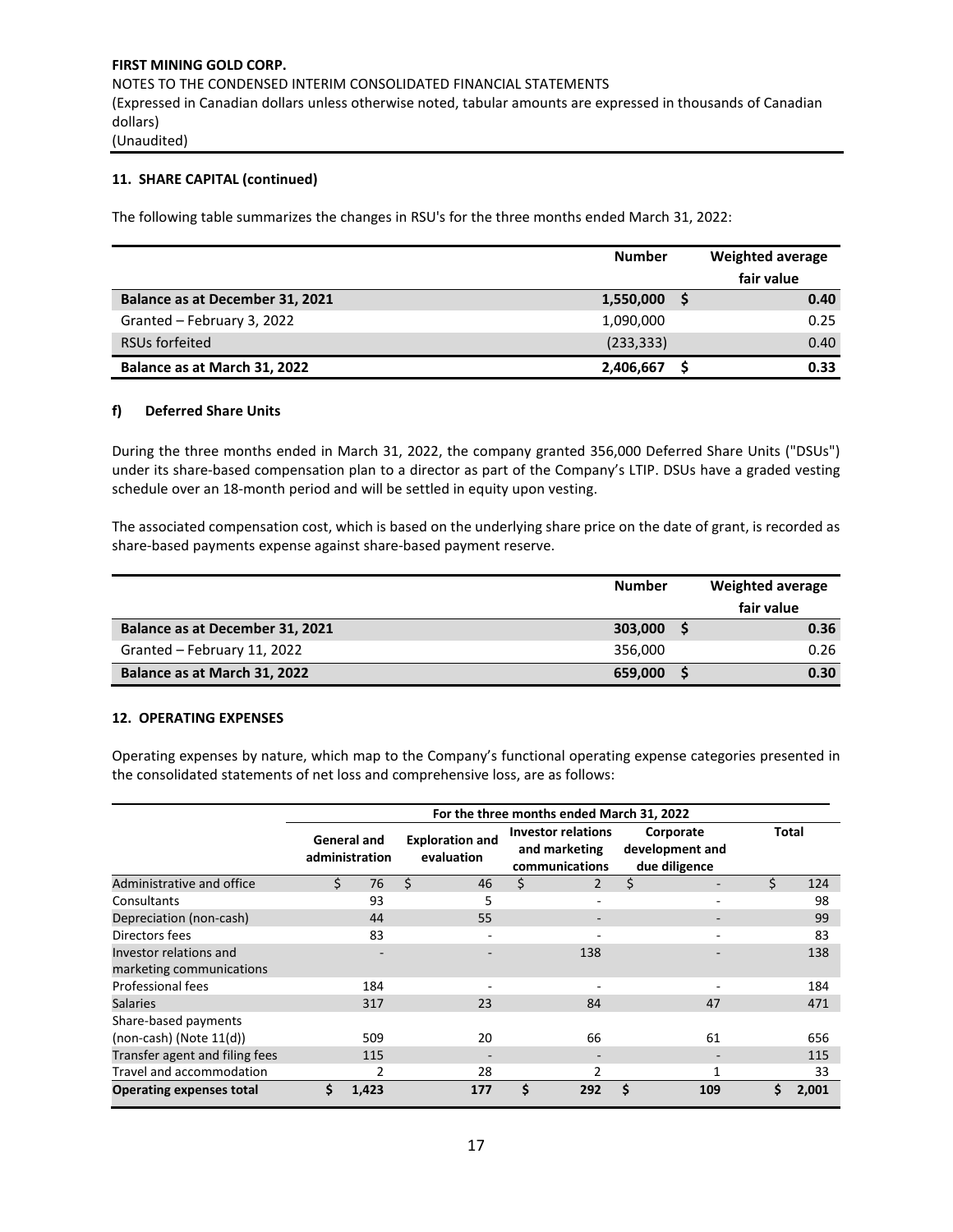NOTES TO THE CONDENSED INTERIM CONSOLIDATED FINANCIAL STATEMENTS

(Expressed in Canadian dollars unless otherwise noted, tabular amounts are expressed in thousands of Canadian dollars)

(Unaudited)

#### **12. OPERATING EXPENSES (continued)**

|                                                         | For the three months ended March 31, 2021 |       |                                      |     |                                                              |     |    |                                               |    |              |
|---------------------------------------------------------|-------------------------------------------|-------|--------------------------------------|-----|--------------------------------------------------------------|-----|----|-----------------------------------------------|----|--------------|
|                                                         | <b>General and</b><br>administration      |       | <b>Exploration and</b><br>evaluation |     | <b>Investor relations</b><br>and marketing<br>communications |     |    | Corporate<br>development and<br>due diligence |    | <b>Total</b> |
| Administrative and office                               | Ś                                         | 63    | Ś.                                   | 37  | \$                                                           | 6   | Ś. |                                               | Ś. | 106          |
| Consultants                                             |                                           | 62    |                                      | 4   |                                                              | 15  |    |                                               |    | 81           |
| Depreciation (non-cash)                                 |                                           | 43    |                                      | 33  |                                                              |     |    |                                               |    | 76           |
| Directors fees                                          |                                           | 68    |                                      |     |                                                              |     |    |                                               |    | 68           |
| Investor relations and                                  |                                           |       |                                      |     |                                                              | 218 |    |                                               |    | 218          |
| marketing communications                                |                                           |       |                                      |     |                                                              |     |    |                                               |    |              |
| Professional fees                                       |                                           | 298   |                                      |     |                                                              |     |    |                                               |    | 298          |
| <b>Salaries</b>                                         |                                           | 218   |                                      | 48  |                                                              | 145 |    | 83                                            |    | 494          |
| Share-based payments                                    |                                           |       |                                      |     |                                                              |     |    |                                               |    |              |
| $(non-cash)$ (Note $11(d)$ )                            |                                           | 498   |                                      | 115 |                                                              | 89  |    | 74                                            |    | 776          |
| Transfer agent and filing fees                          |                                           | 104   |                                      |     |                                                              |     |    |                                               |    | 104          |
| Travel and accommodation                                |                                           | 1     |                                      | 2   |                                                              |     |    |                                               |    | 3            |
| <b>Operating expenses total</b>                         | Ś.                                        | 1,355 |                                      | 239 | \$                                                           | 473 | Ś  | 157                                           | \$ | 2,224        |
| Impairment of non-current<br>assets (non-cash) (Note 5) |                                           |       |                                      |     |                                                              |     |    |                                               |    | 23,555       |
| Loss from operational activities                        |                                           |       |                                      |     |                                                              |     |    |                                               |    | \$25,779     |

#### **13. SEGMENT INFORMATION**

The Company operates in a single reportable operating segment, being the acquisition, exploration, development and strategic disposition of its North American mineral properties. Geographic information about the Company's non-current assets, excluding financial instruments, as at March 31, 2022 and December 31, 2021 is as follows: Canada - \$226,336,000 (December 31, 2021 - \$209,739,000) and USA - \$222,000 (December 31, 2021 - \$226,000).

# **14. RELATED PARTY TRANSACTIONS**

The Company's related parties consist of the Company's Directors and Officers, and any companies associated with them.

Key management includes the Directors, Officers and Vice Presidents of the Company. The compensation paid or payable to key management for services during the three months ended March 31, 2022 and 2021 is as follows:

| Service or Item                 | Three months ended March 31, |       |  |      |  |  |  |
|---------------------------------|------------------------------|-------|--|------|--|--|--|
|                                 |                              | 2022  |  | 2021 |  |  |  |
| Directors' fees                 |                              | 83    |  | 68   |  |  |  |
| Salaries and consultants' fees  |                              | 514   |  | 476  |  |  |  |
| Share-based payments (non-cash) |                              | 605   |  | 454  |  |  |  |
| <b>Total</b>                    |                              | 1.202 |  | 998  |  |  |  |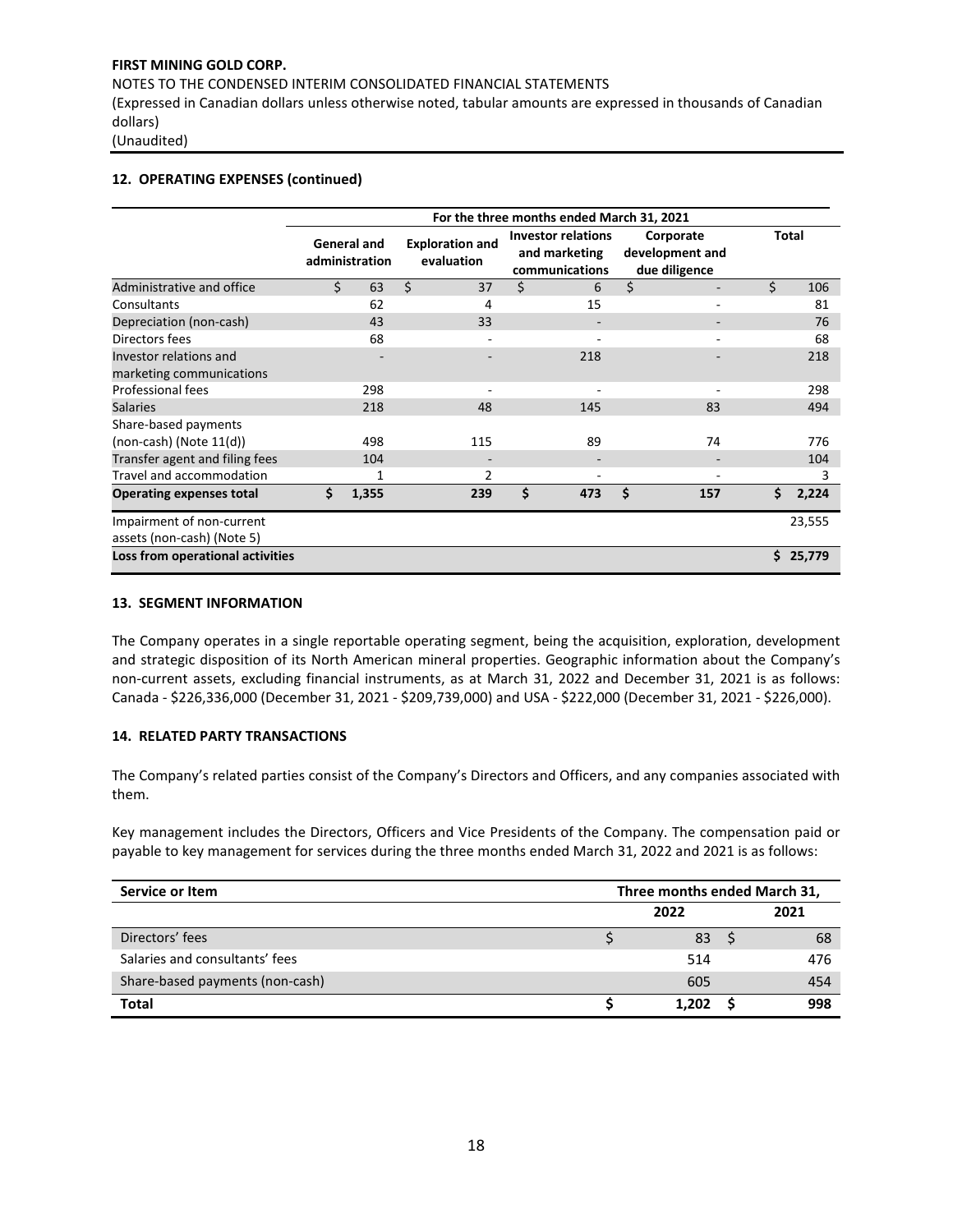#### **15. FAIR VALUE**

Fair values have been determined for measurement and/or disclosure requirements based on the methods below.

The Company characterizes fair value measurements using a hierarchy that prioritizes inputs depending on the degree to which they are observable. The three levels of the fair value hierarchy are as follows:

- Level 1 fair value measurements are quoted prices (unadjusted) in active markets for identical assets or liabilities;
- Level 2 fair value measurements are those derived from inputs other than quoted prices included within level 1 that are observable for the asset or liability, either directly (i.e. as prices) or indirectly (i.e. derived from prices); and
- Level 3 fair value measurements are those derived from valuation techniques that include significant inputs for the asset or liability that are not based on observable market data (unobservable inputs).

The carrying values of cash and cash equivalents, current accounts receivables, and accounts payable and accrued liabilities approximated their fair values because of the short-term nature of these financial instruments. These financial instruments are financial assets and liabilities at amortized cost.

The carrying value of investments was based on the quoted market prices of the shares as at March 31, 2022 and was therefore considered to be Level 1.

The mineral property investments (First Mining's 10% equity interest in two privately held companies that own the Duparquet Gold Project) are classified as financial assets at FVTOCI. The fair value of the mineral property investments was not based on observable market data and was therefore considered to be Level 3. The initial fair value of the mineral property investments was determined based on attributable pro-rata gold ounces for the Company's 10% indirect interest in the Duparquet project, which formed part of the identifiable assets from the acquisition of Clifton. Subsequently, the fair value has been reassessed at each period end. Scenarios which may result in a significant change in fair value include, among others, a change in the performance of the investee, a change in the performance of comparable entities, a change in gold price, a change in the economic environment, or evidence from external transactions in the investee's equity. During the three months ended March 31, 2022, management concluded that there was an increase in the fair value of the mineral property investments, and a fair value gain of \$458,000 (March 31, 2021 – fair value loss of \$700,000) was recorded (Note 4).

As the Earn-In Agreement provides Auteco the right to earn an interest in PC Gold, rather than a direct interest in the Pickle Crow project, Auteco's option to acquire PC Gold shares is a financial liability of First Mining. As a derivative, the Pickle Crow project option liability is classified as financial liability at FVTPL. The carrying value of the Option - Pickle Crow Gold Project is not based on observable market data and therefore is considered to be Level 3. The fair value of the Option – Pickle Crow Gold Project as at March 31, 2022 was determined by reference to the portion of the estimated fair value of PC Gold to be given up by the Company with the option for Auteco to earn an additional 10%, net of \$3,000,000 proceeds to be received on exercise.

The Silver Stream was determined to be a derivative liability, which is classified as a financial liability at FVTPL. The carrying value of the derivative liability was not based on observable market data and involved complex valuation methods and was therefore considered to be Level 3.